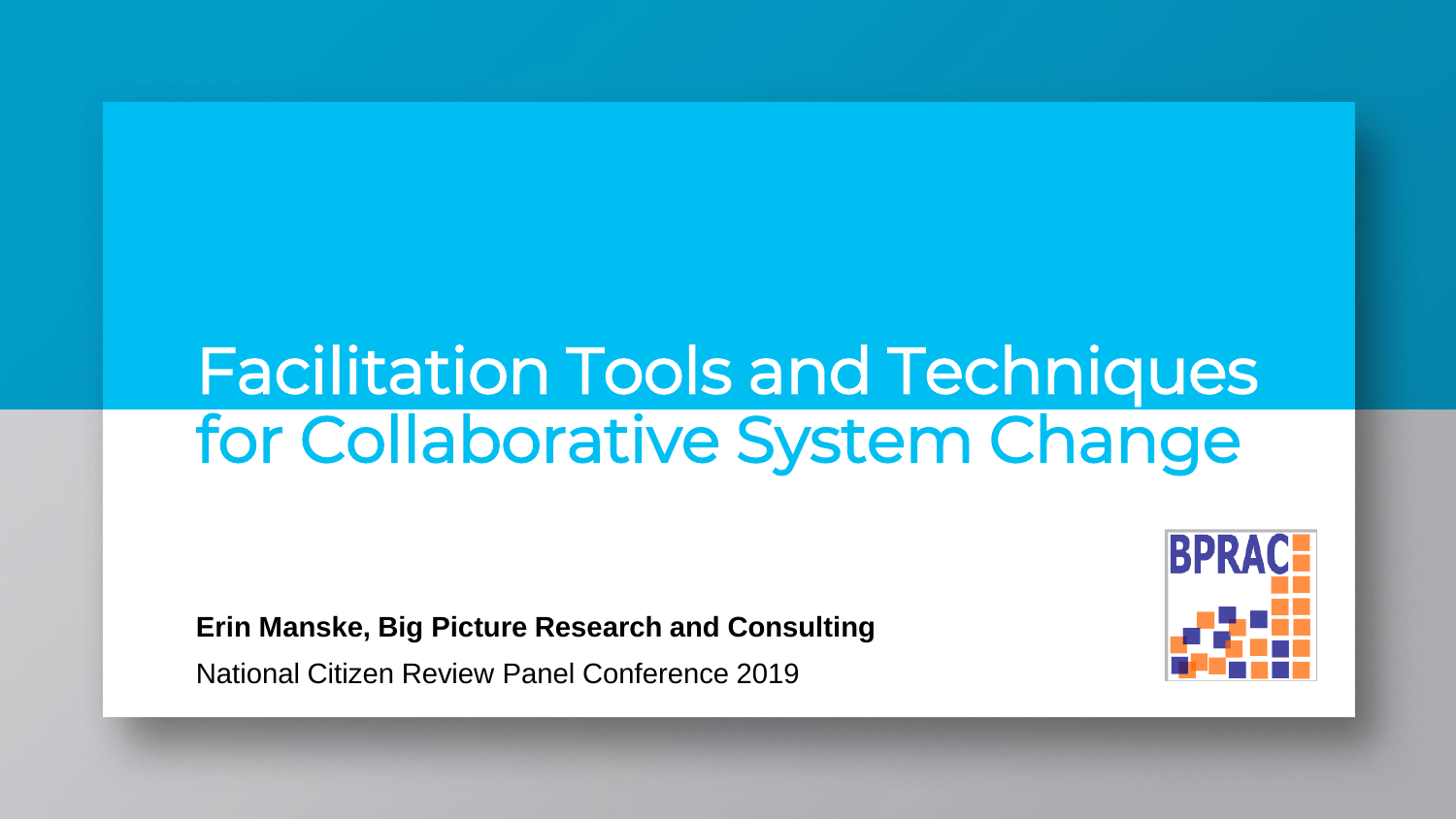## About BPRAC **III**

We use comprehensive research and evaluation, data analytics, and stakeholder facilitation for sustainable system improvement.

#### **Big Picture Research and ConsultingBPRAC**

 $\bullet$ 

OUR TEAM HAS DIVERSE EXPERTISE IN SYSTEM IMPROVEMENT.

Get to know us! BPRAC's achievements are built on the knowledge, skills, and abilities of our diverse team members. Our team and staff is presented here. We do what we love. See who we are, what we do, and our social networks. Connect with us.









2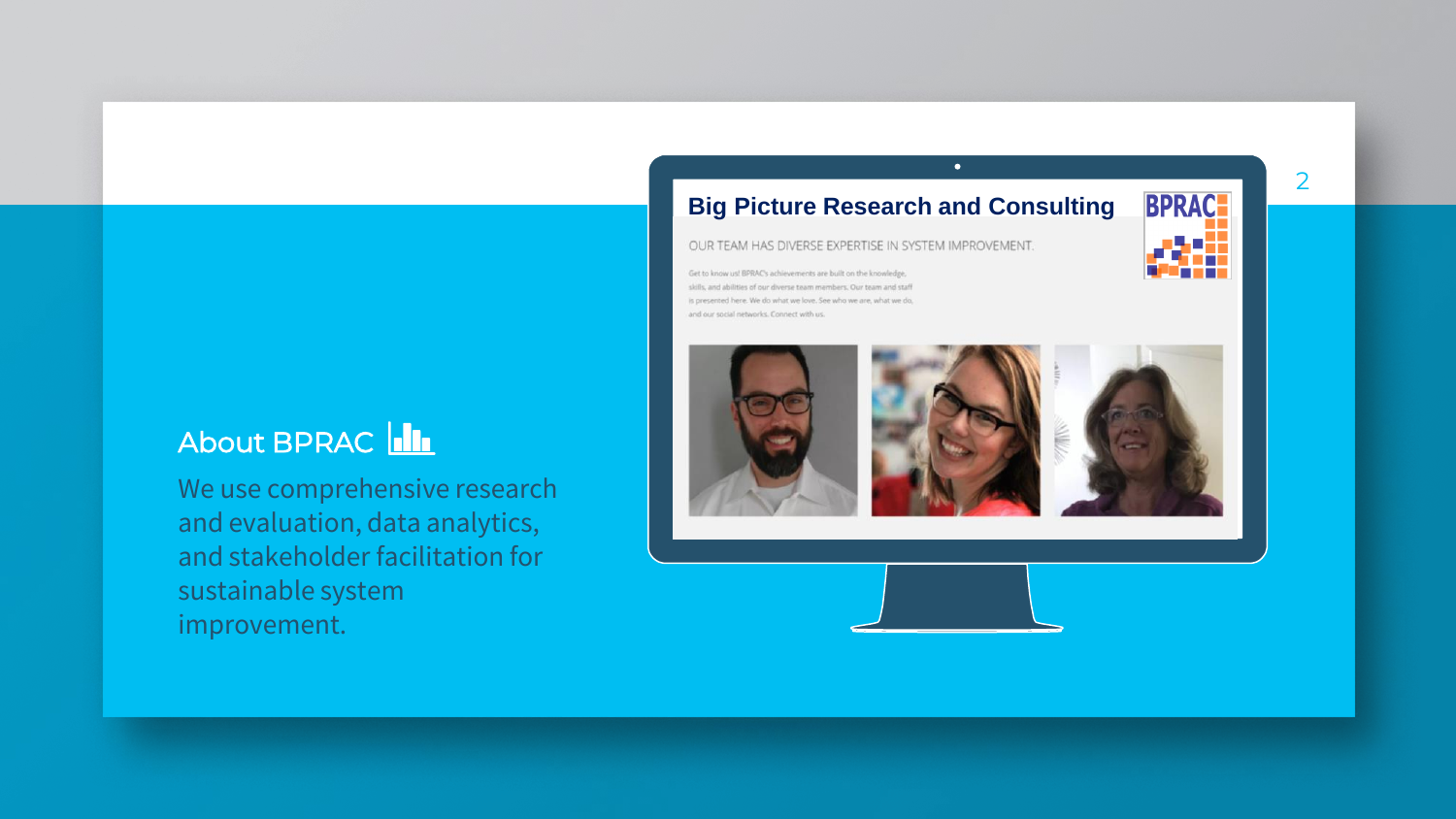# **Good facilitation** empowers meeting attendees to **think** more creatively, **ask** better questions, and **do** more good work.

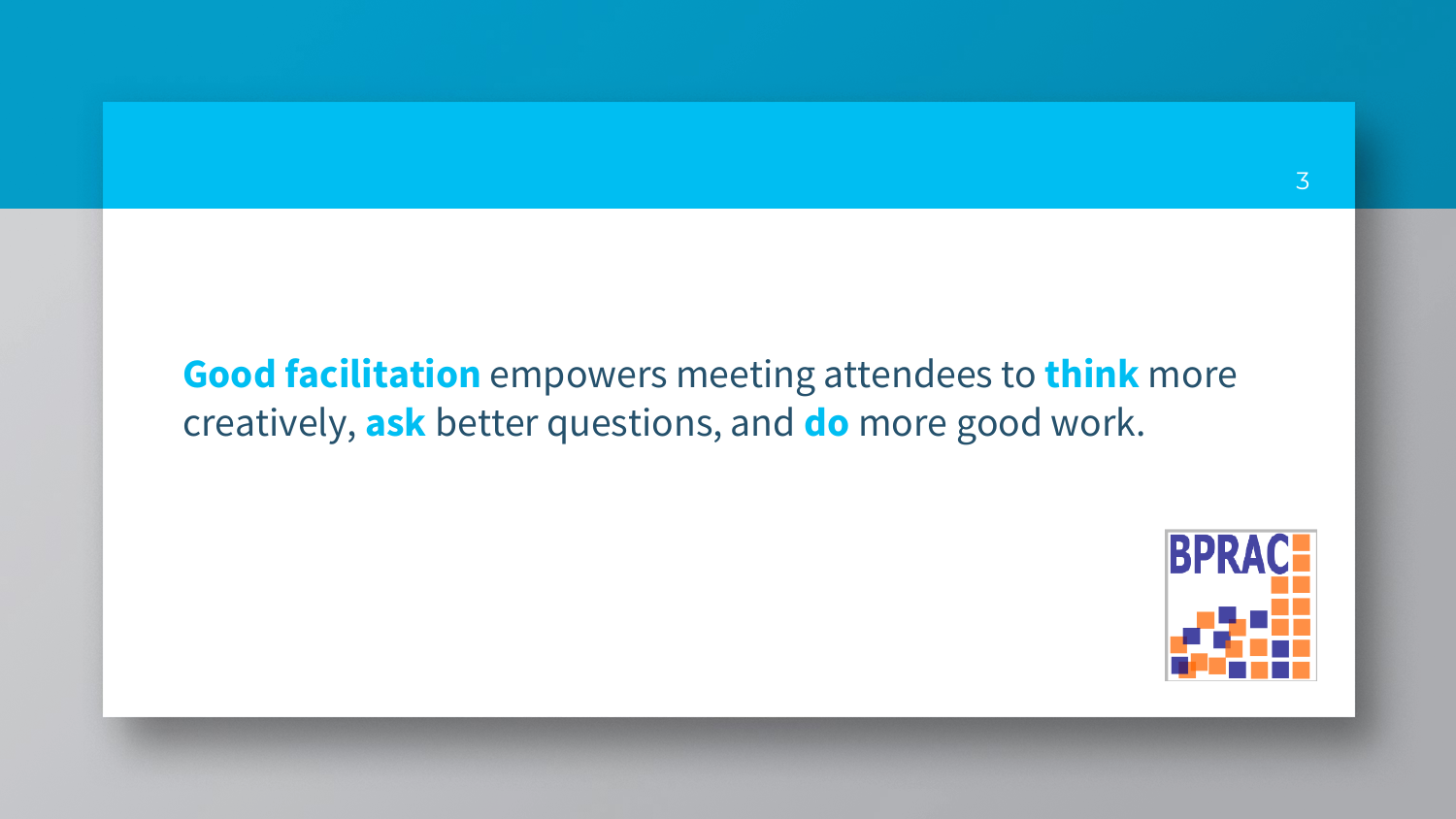#### Facilitation Tools and Techniques

## **Purpose of this session is…**

To learn about 5 keys of good facilitation.

# **We will be successful if meeting participants…**

- 1. can identify 5 keys of good facilitation
- 2. have practiced asking imaginative questions
- 3. understand one way to build agreement and accountability
- 4. leave with a list of resources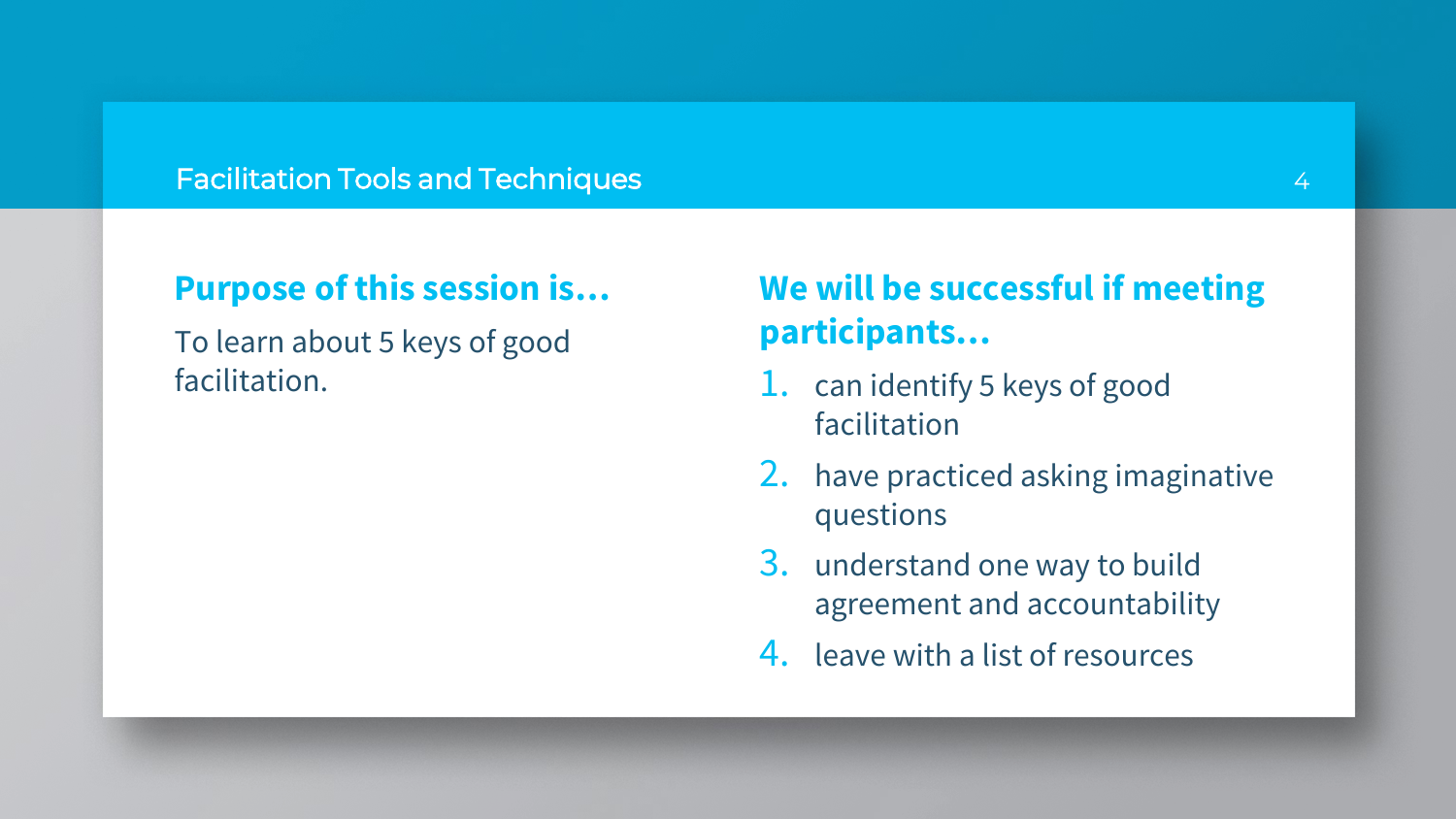#### TODAY'S AGENDA

- » **Virtual and Small Group Activity**
- » **Short Presentation:** Keys of Good Facilitation
- » **Skill Development:** Asking Good Questions
- » **Skill Development:** Building Agreement and Accountability
- » **Overview of Resources**
- » **Questions and Answers**

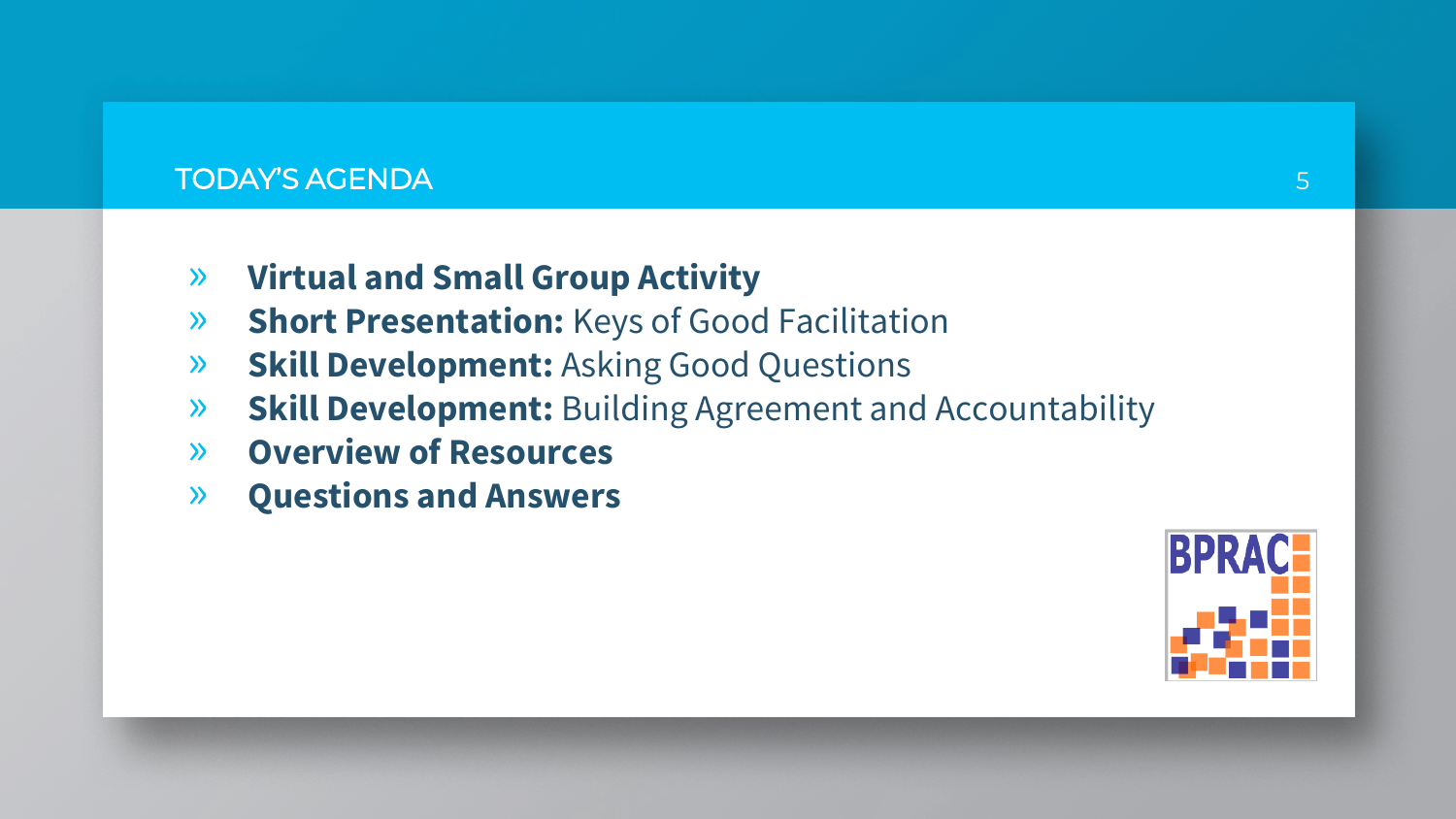# Connect to **PollEverywhere Text:** ERINMANSKE **To:** 37607

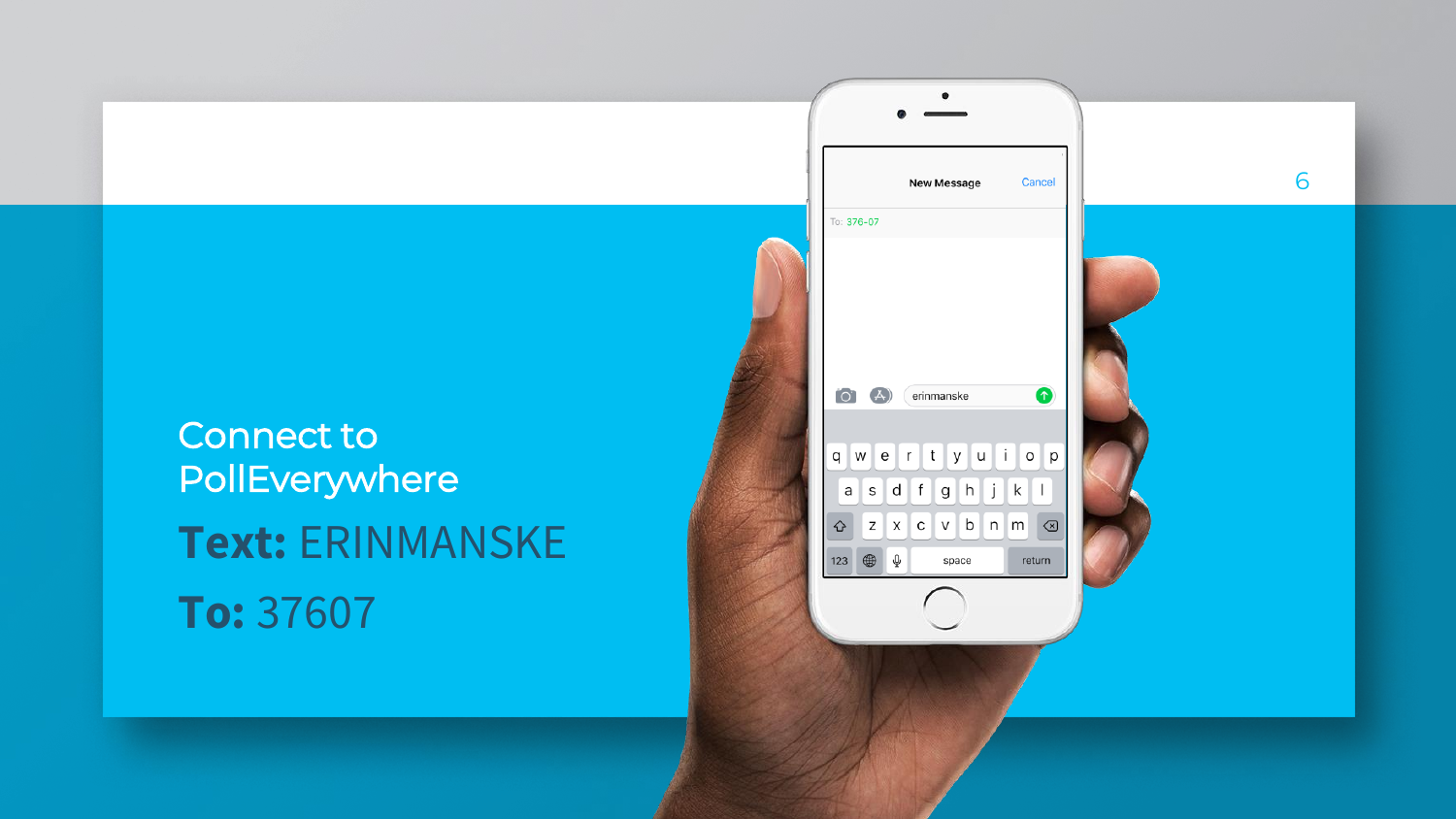

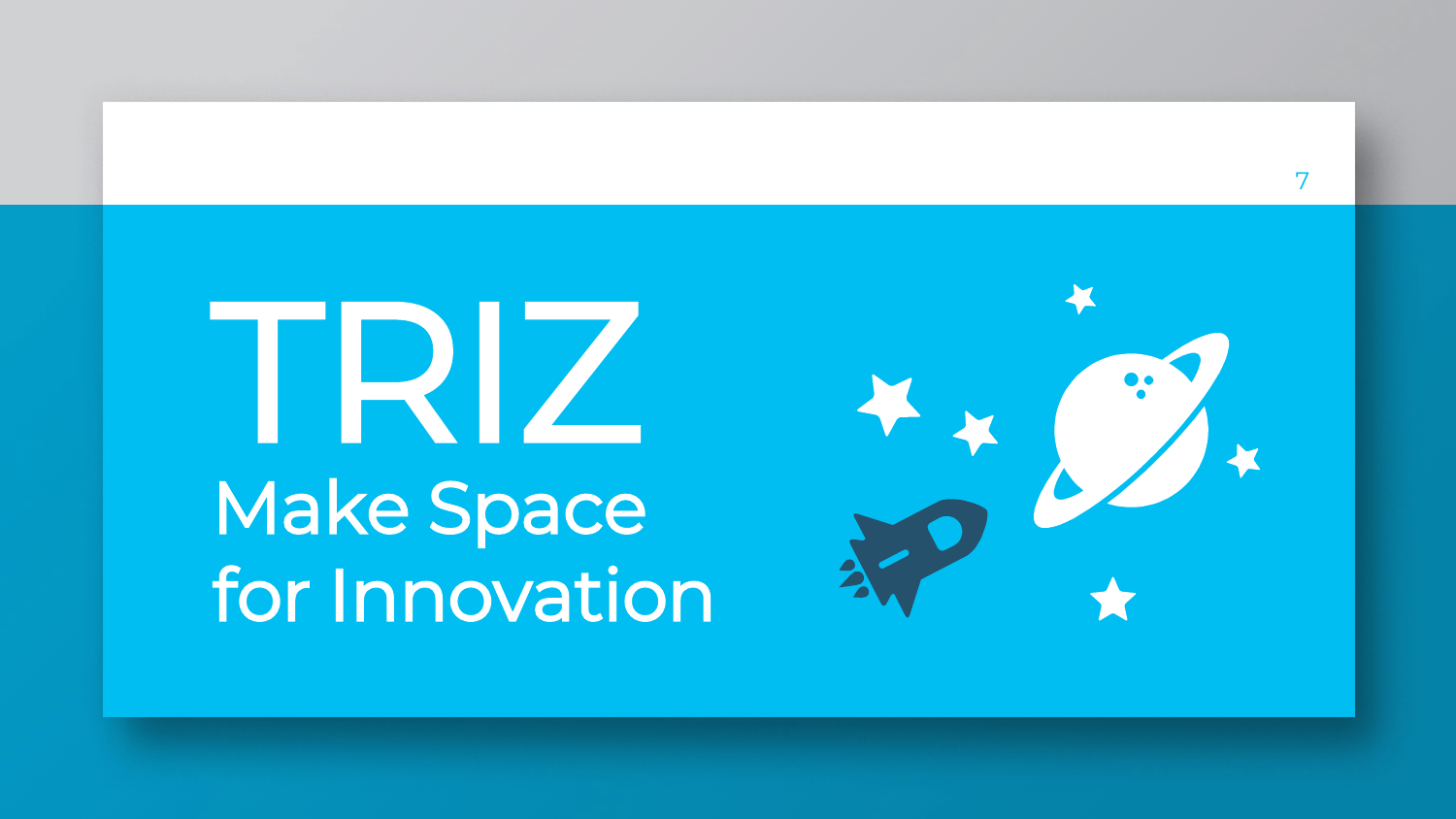#### 5 Keys of Good Facilitation

- **1. Be the expert on the process.**
- **2. Define what success looks like for meeting attendees.**
- **3. Ask good questions.**
- **4. Use tools to help build agreement and accountability.**
- **5. Share successes and keep momentum.**

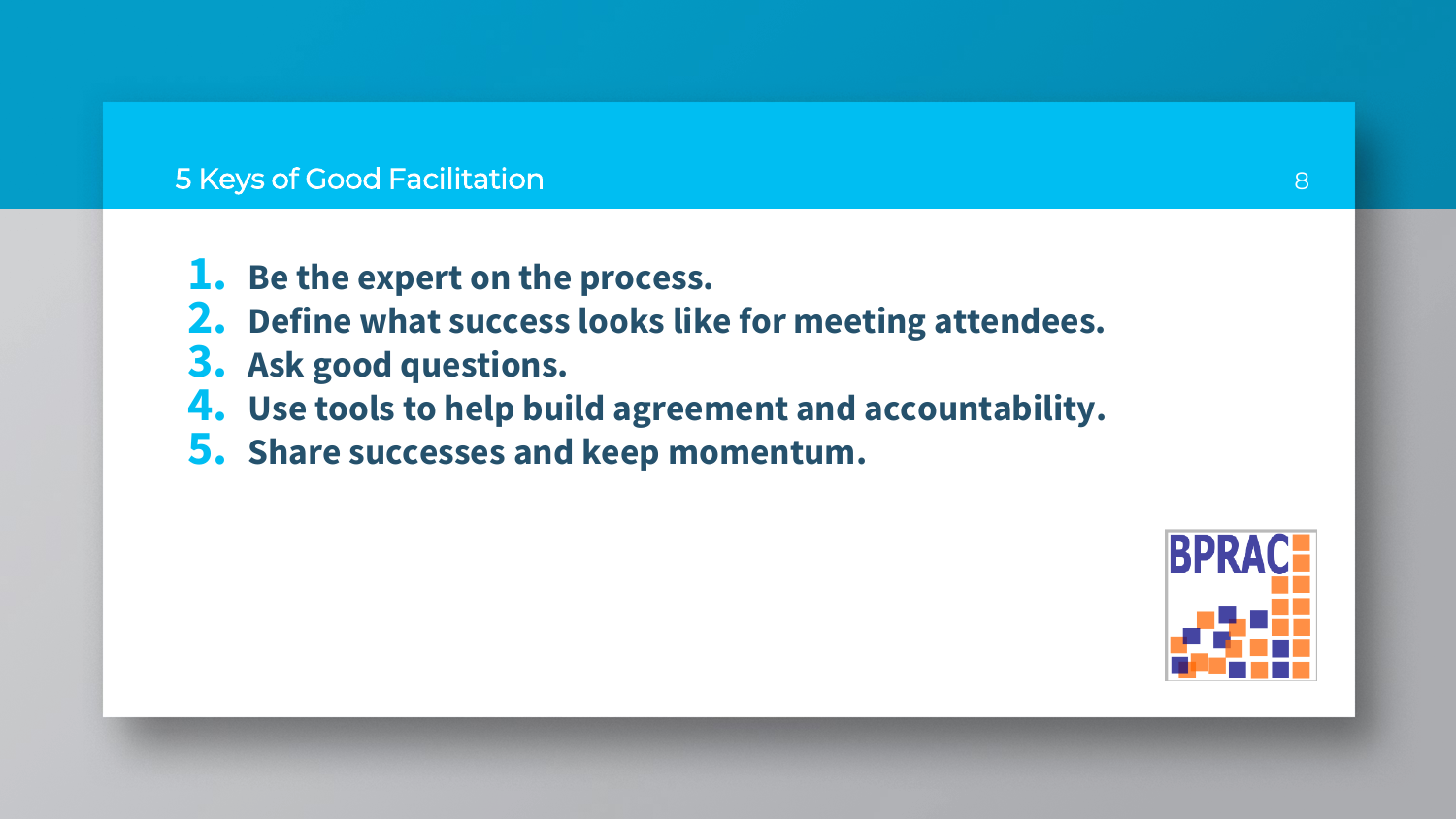## KEYS OF GOOD FACILITATION

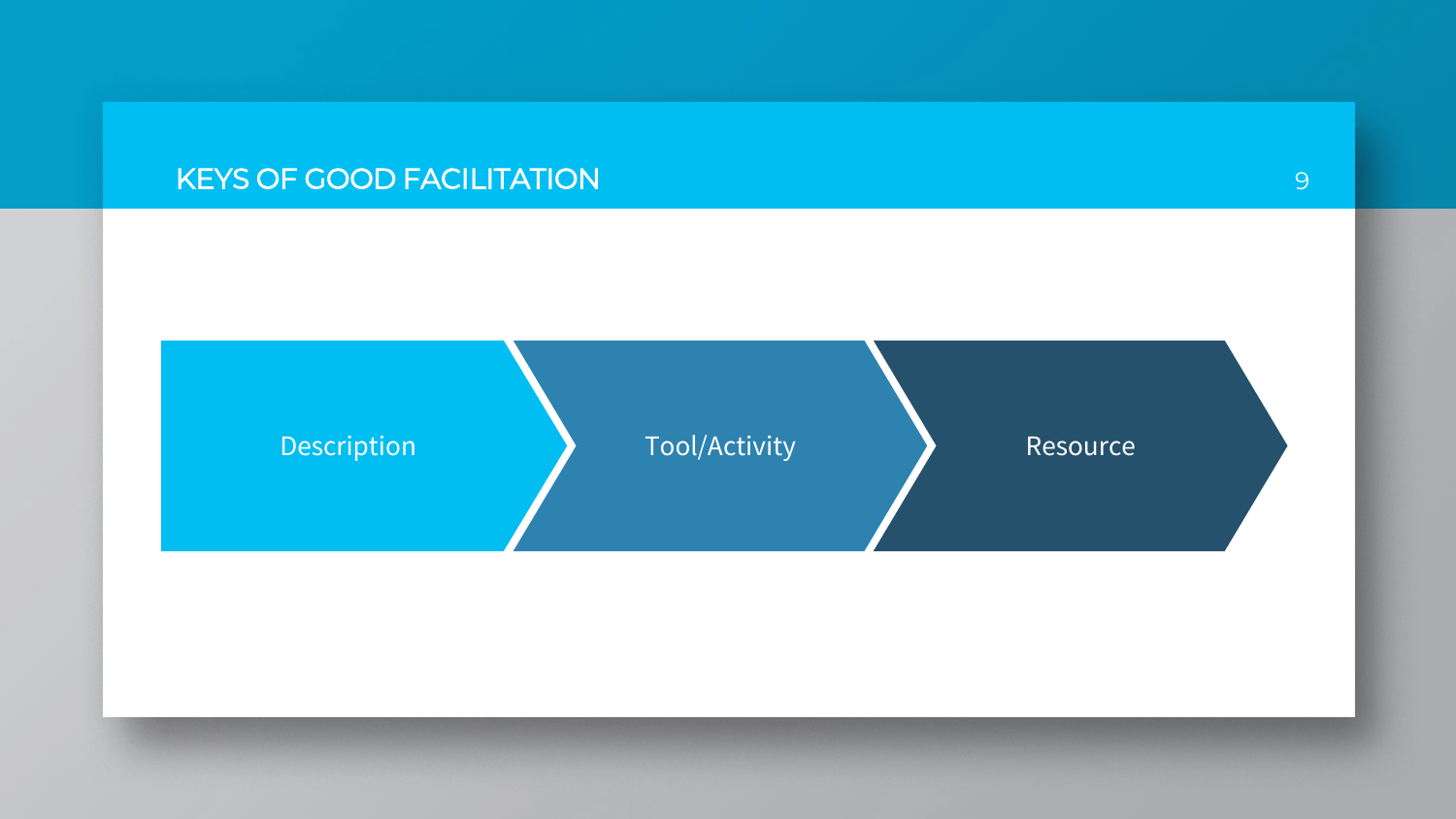

# Be the Expert on the Process

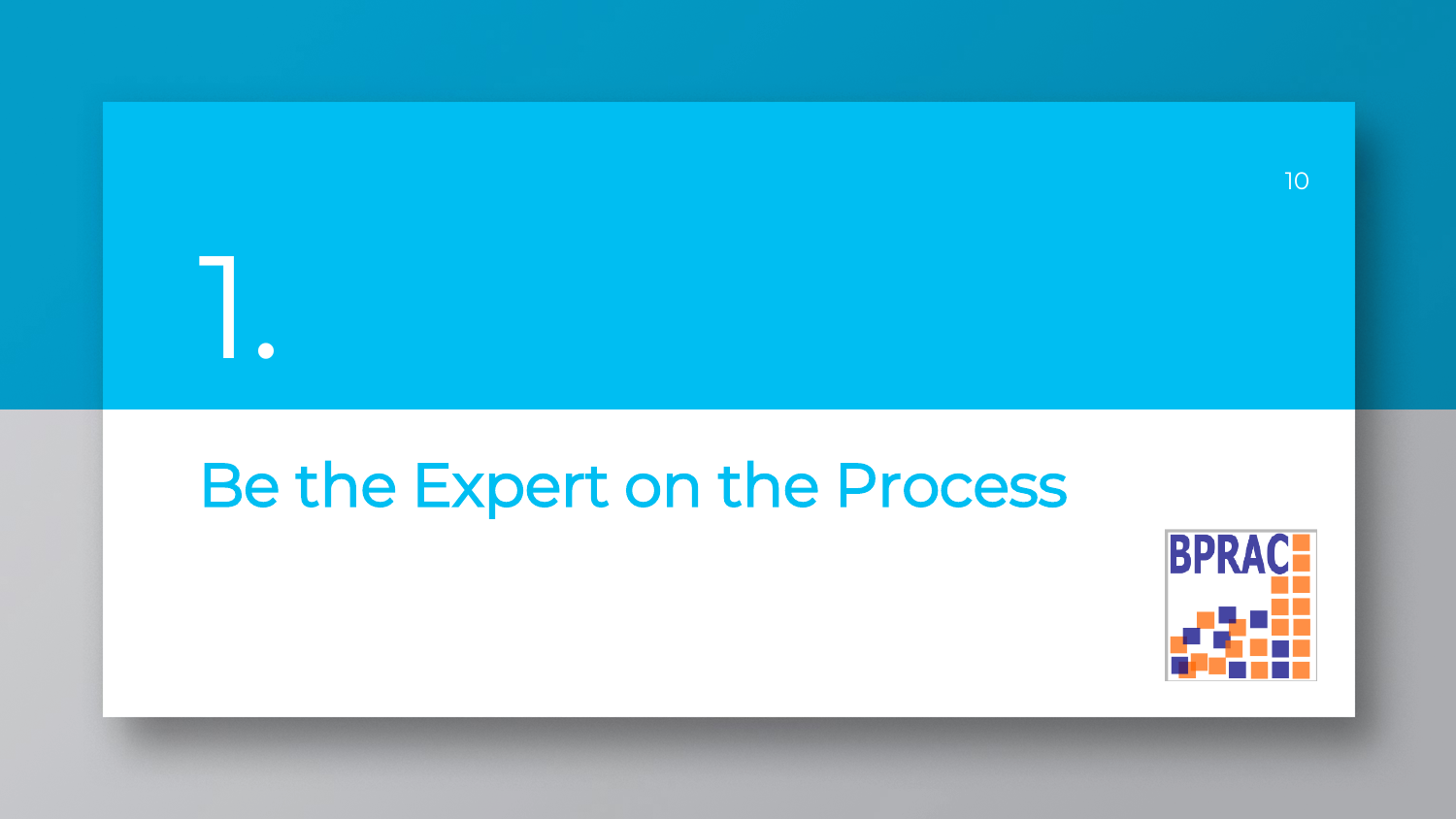# (Facil)-itator Facil means easy. Your job is to make it easy to participate.

11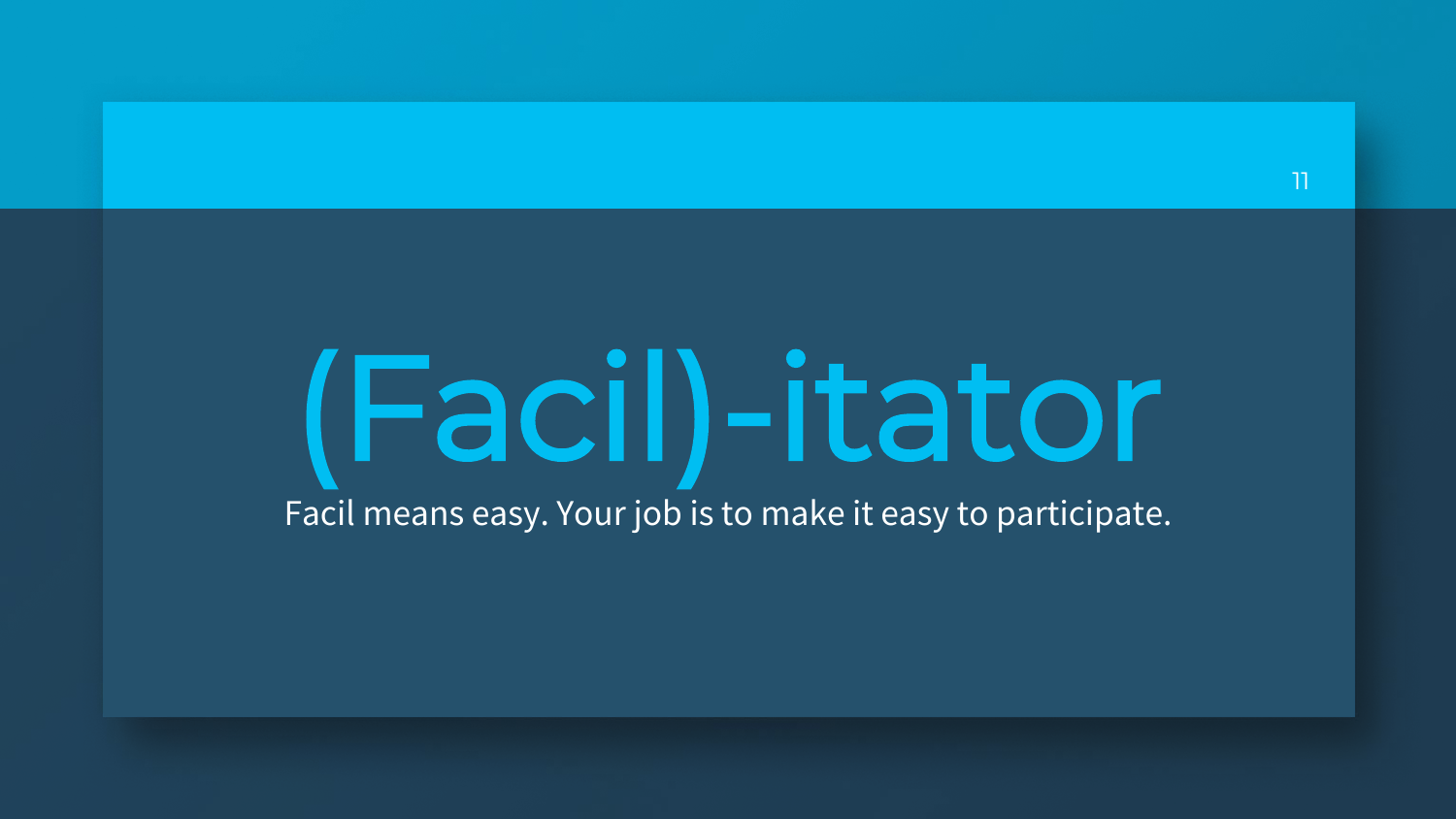Be the Expert on the Process

- » **Let go** of the pressure to have the answers or to solve the problems.
- » The answers and solutions exist within the expertise and experiences of **people in the room**.
- » It is your job to **unlock** the answers and solutions by making conversation, collaboration, and participation **easy**.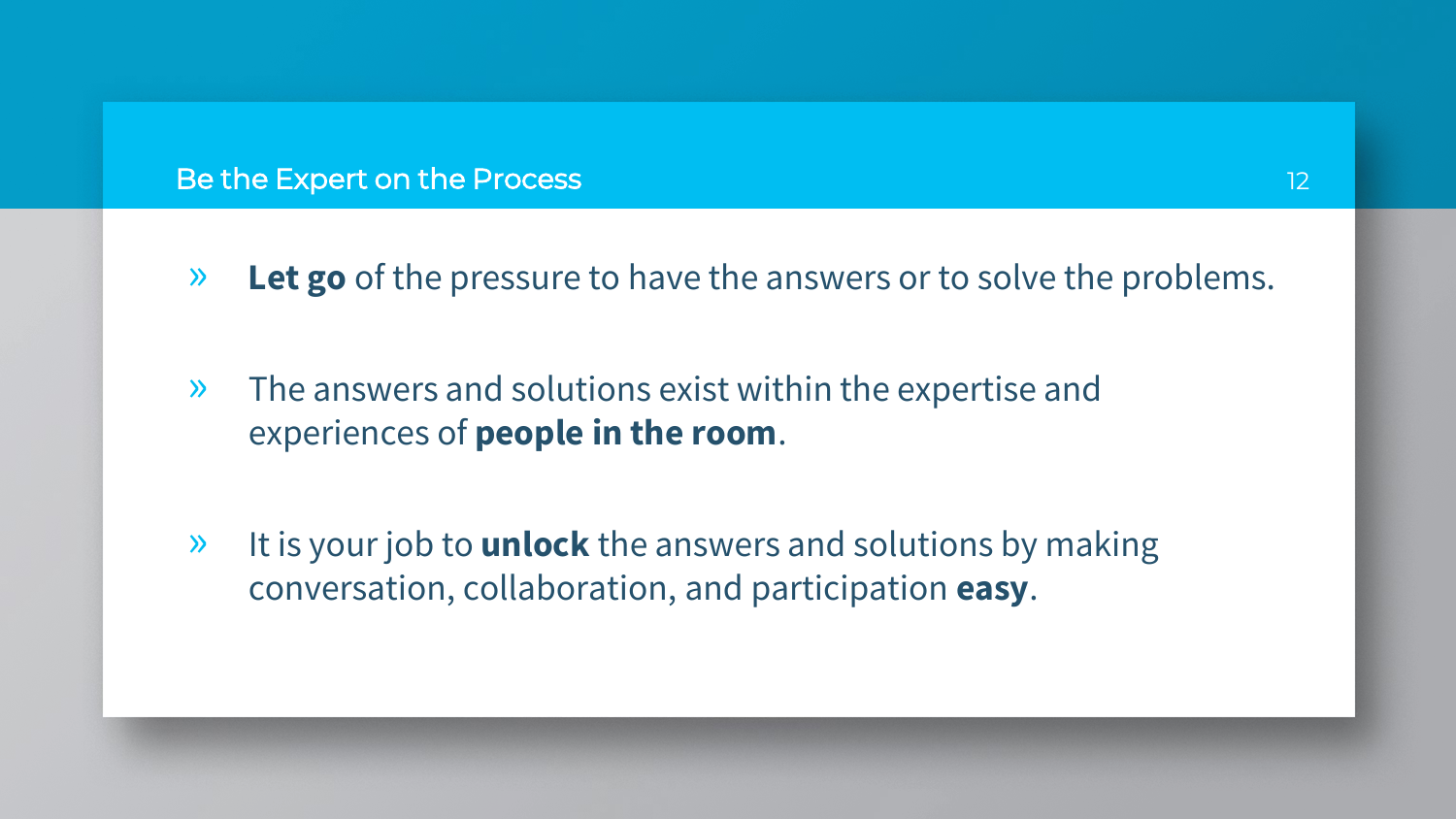#### Be the Expert on the Process

## **Positive assumptions**

- » Everyone is here because they believe in the cause.
- » All voices have equal weight.
- » There is a path forward.

**Pro Tip:** For particularly challenging conversations or groups, share these assumptions with the group.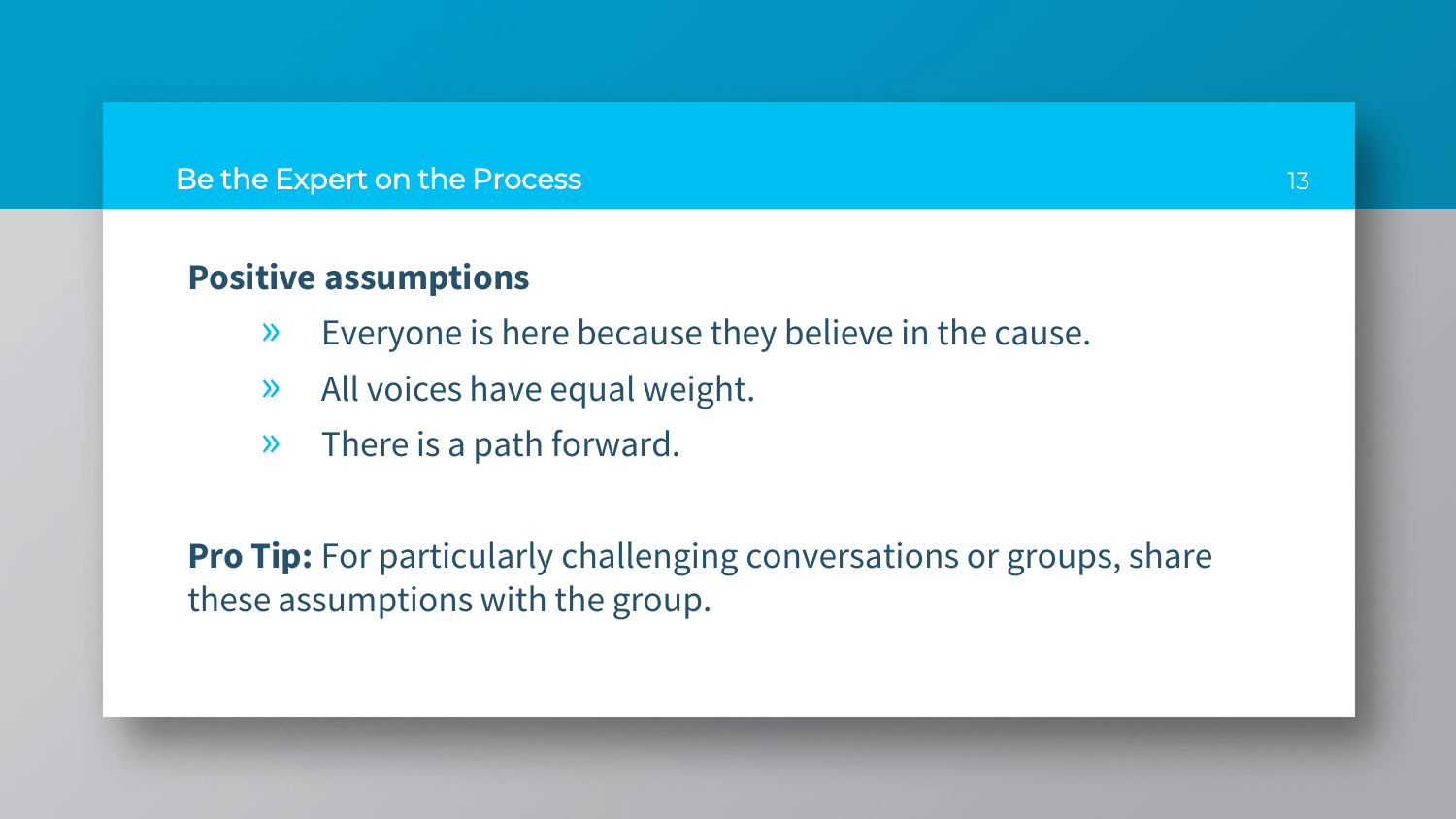#### Be the Expert on the Process: TOOLS and ACTIVITIES

- » **TRIZ:** Clear space for innovation by helping a group let go of what it knows (but rarely admits) is limiting its success by inviting creative destruction.
- » **1, 2, 4, ALL:** Include everyone. Generate better idea and more of them, faster than ever before. Participants own the ideas so buy-in and implementation is simplified.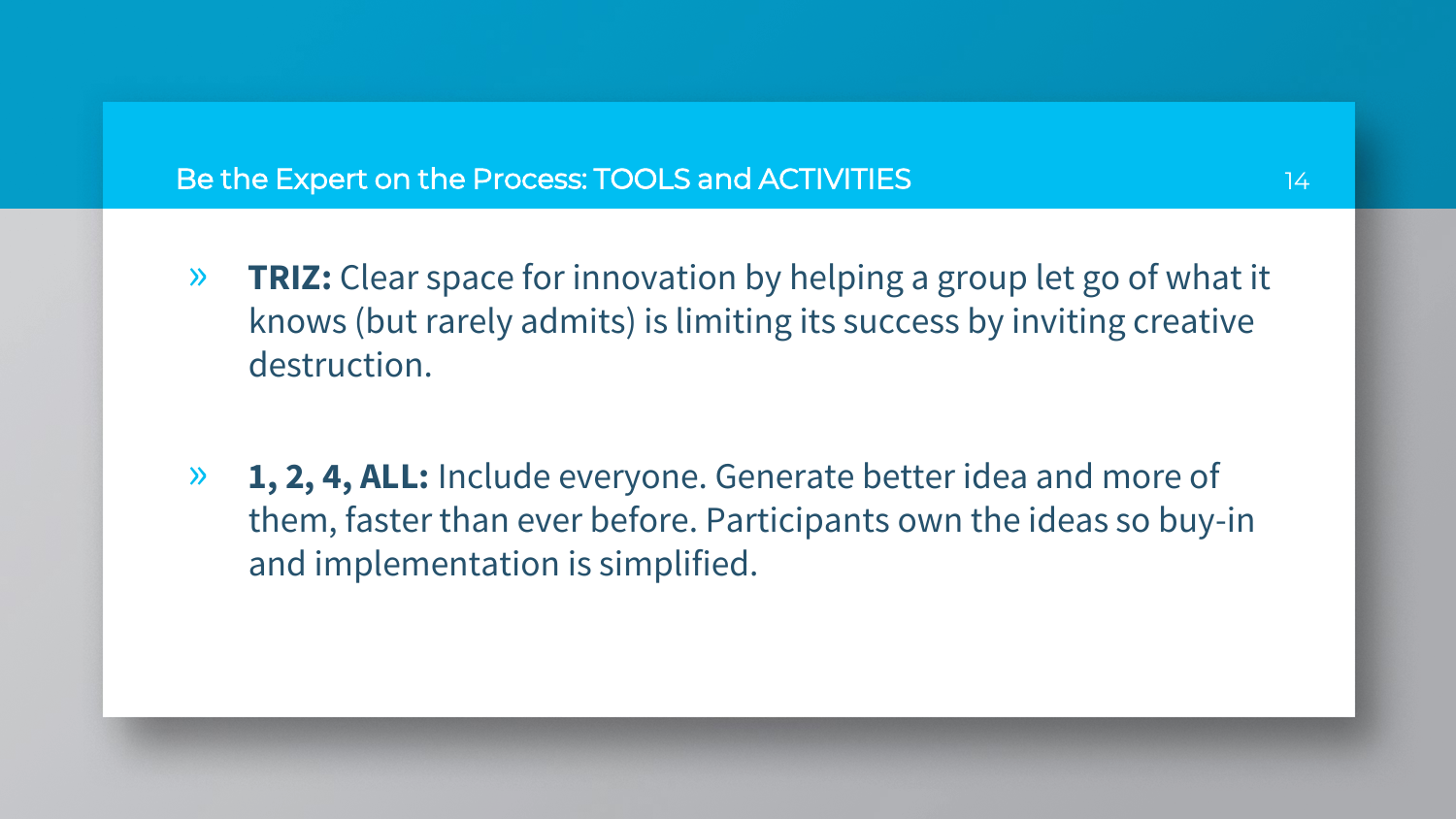#### Be the Expert on the Process: RESOURCE

## **Liberating Structures**

Is a way to approach and design how people work together. It provides a menu of 33 activities for facilitators to use in meetings: [www.liberatingstructures.com](http://www.liberatingstructures.com/)

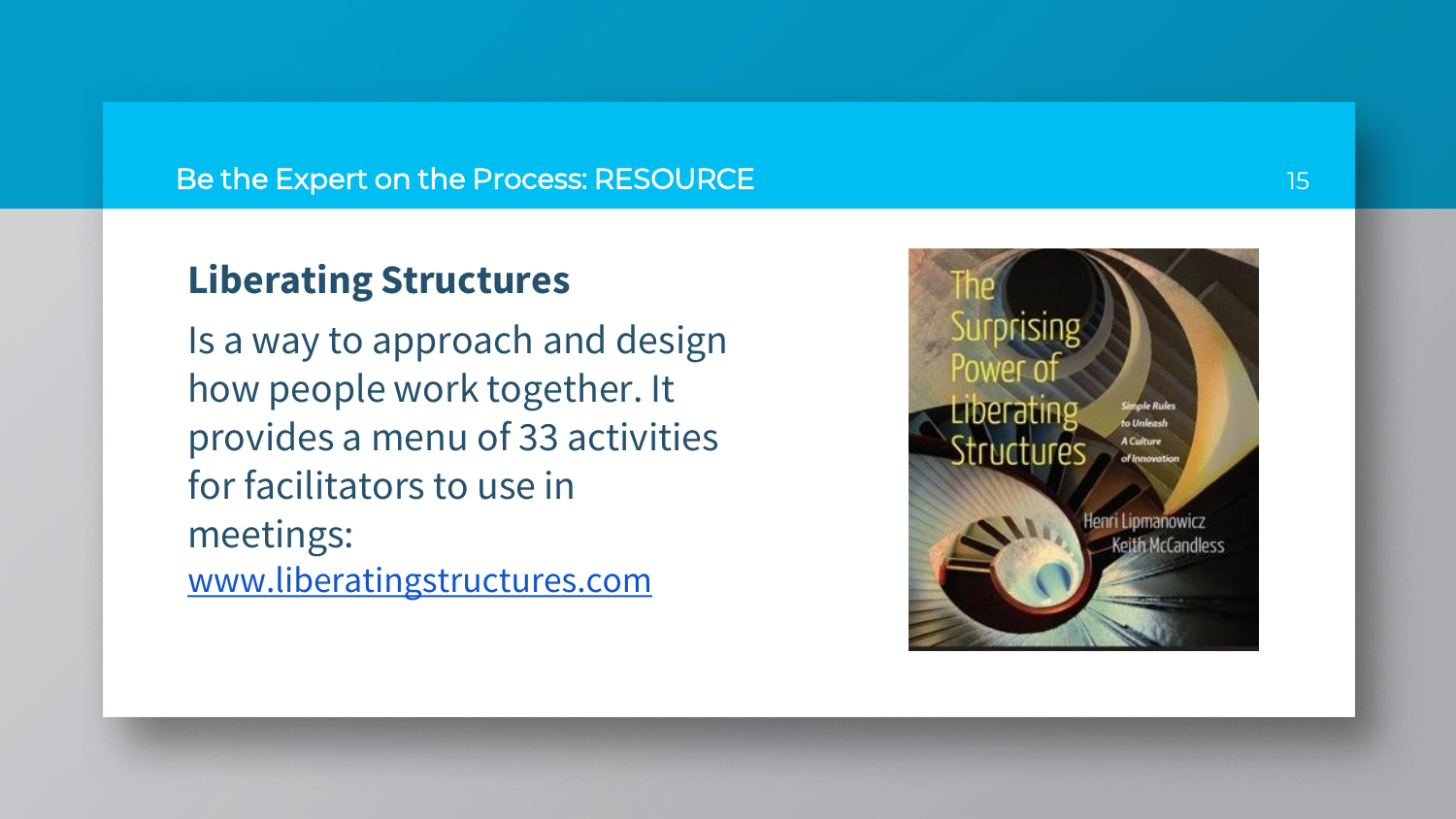

# Define what success looks like.



16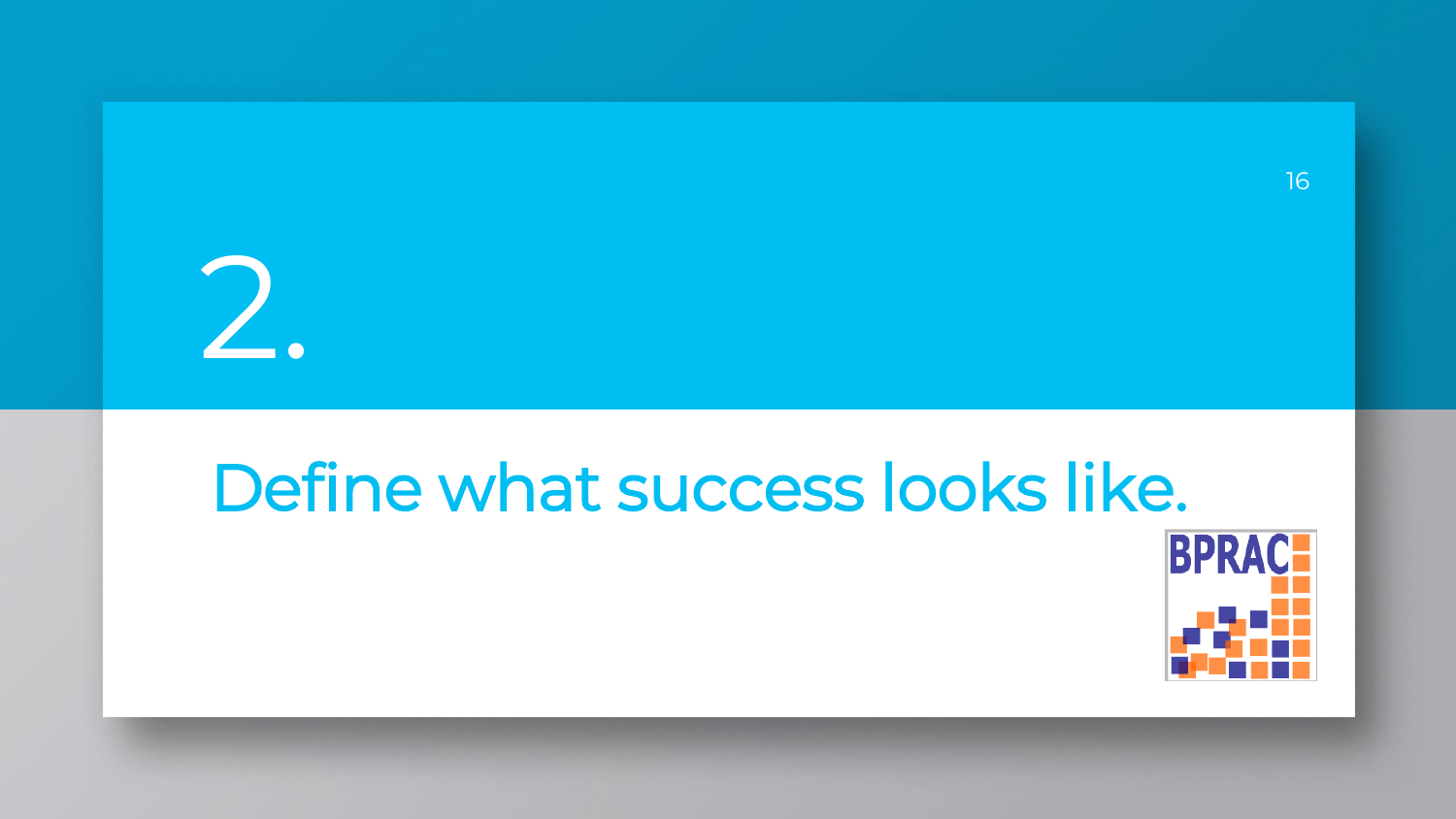# People want to be successful.

Show them how.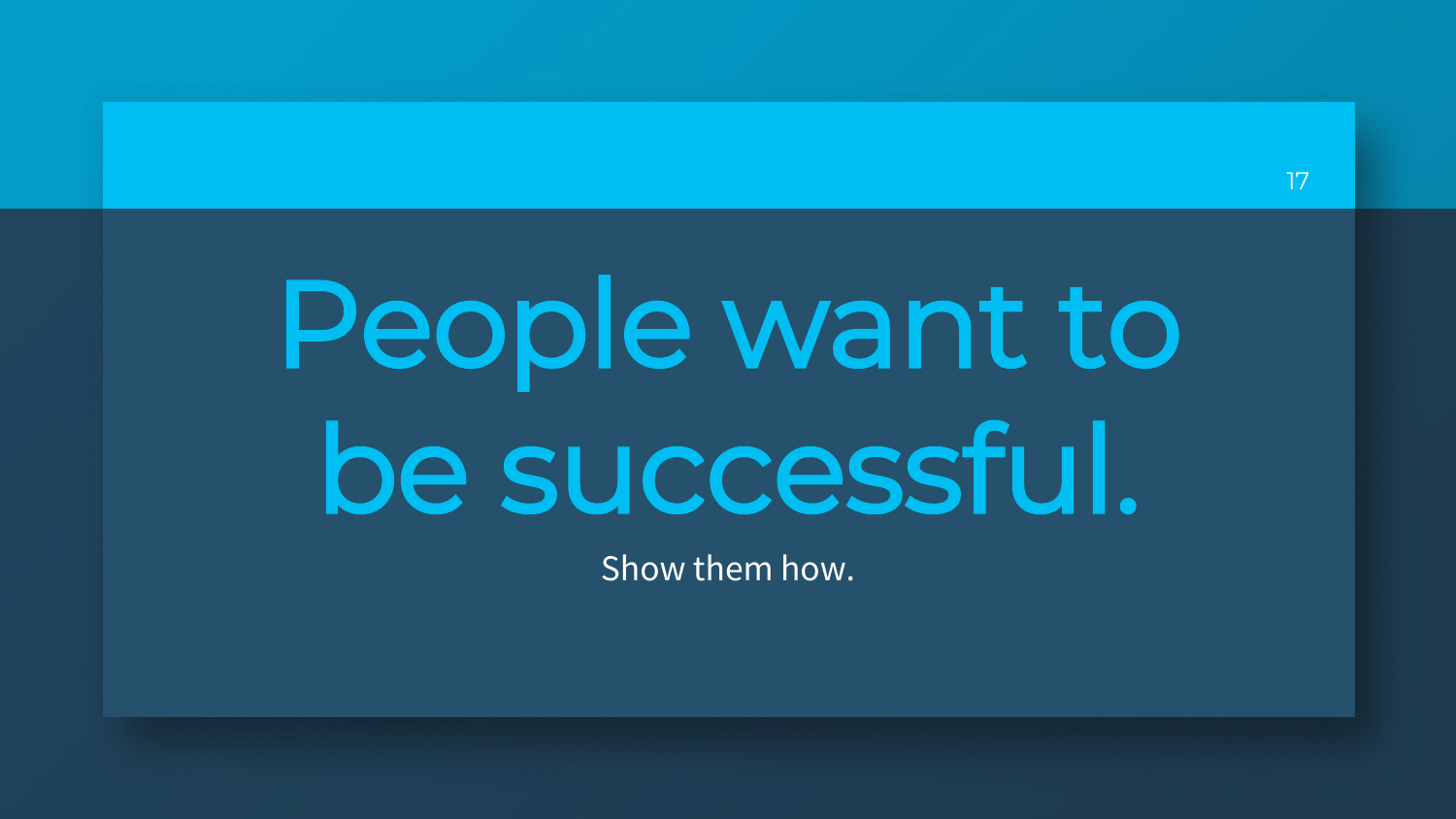Define what success looks like: TOOLS and ACTIVITIES

- » **Share a clear purpose statement** with meeting attendees.
- » **Share a success checklist** with meeting attendees.
- » **Develop and follow a detailed agenda** for yourself.

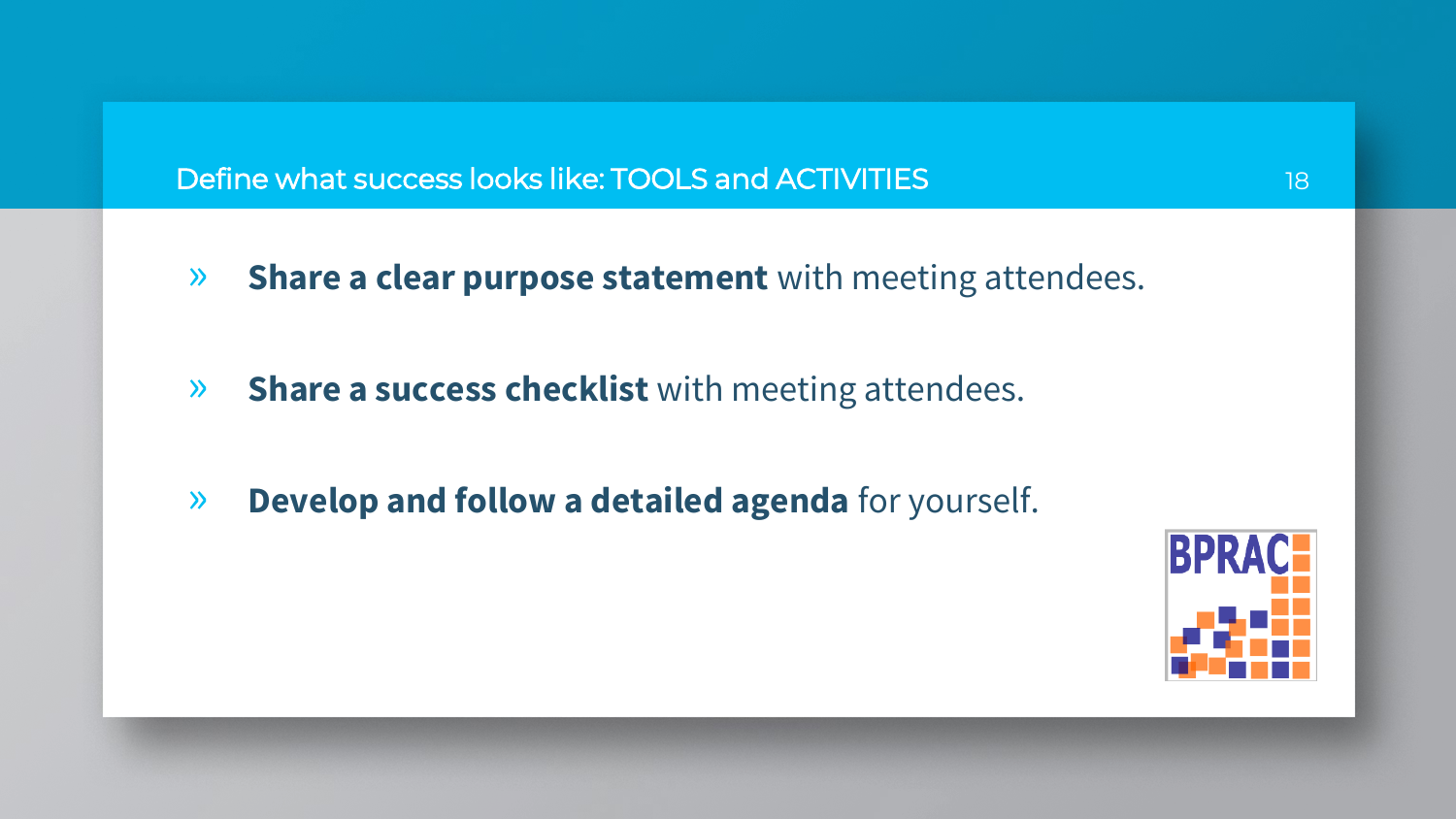#### Facilitation Tools and Techniques

## **Purpose of this session is…**

To learn about 5 keys of good facilitation.



# **We will be successful if meeting participants…**

- 1. can identify 5 keys of good facilitation
- 2. have practiced asking imaginative questions
- 3. understand one way to build agreement and accountability
- 4. leave with a list of resources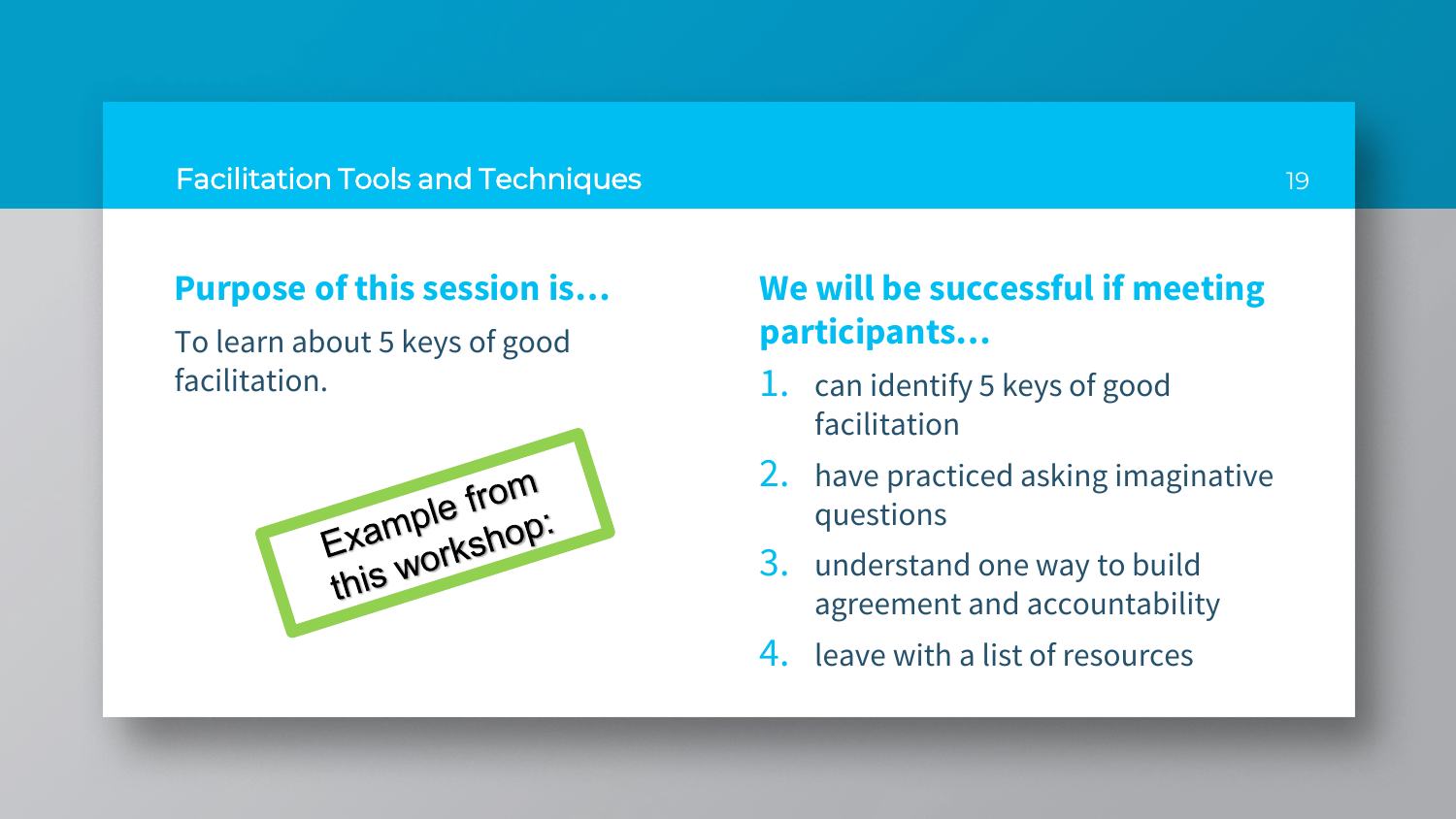

# Ask good questions.

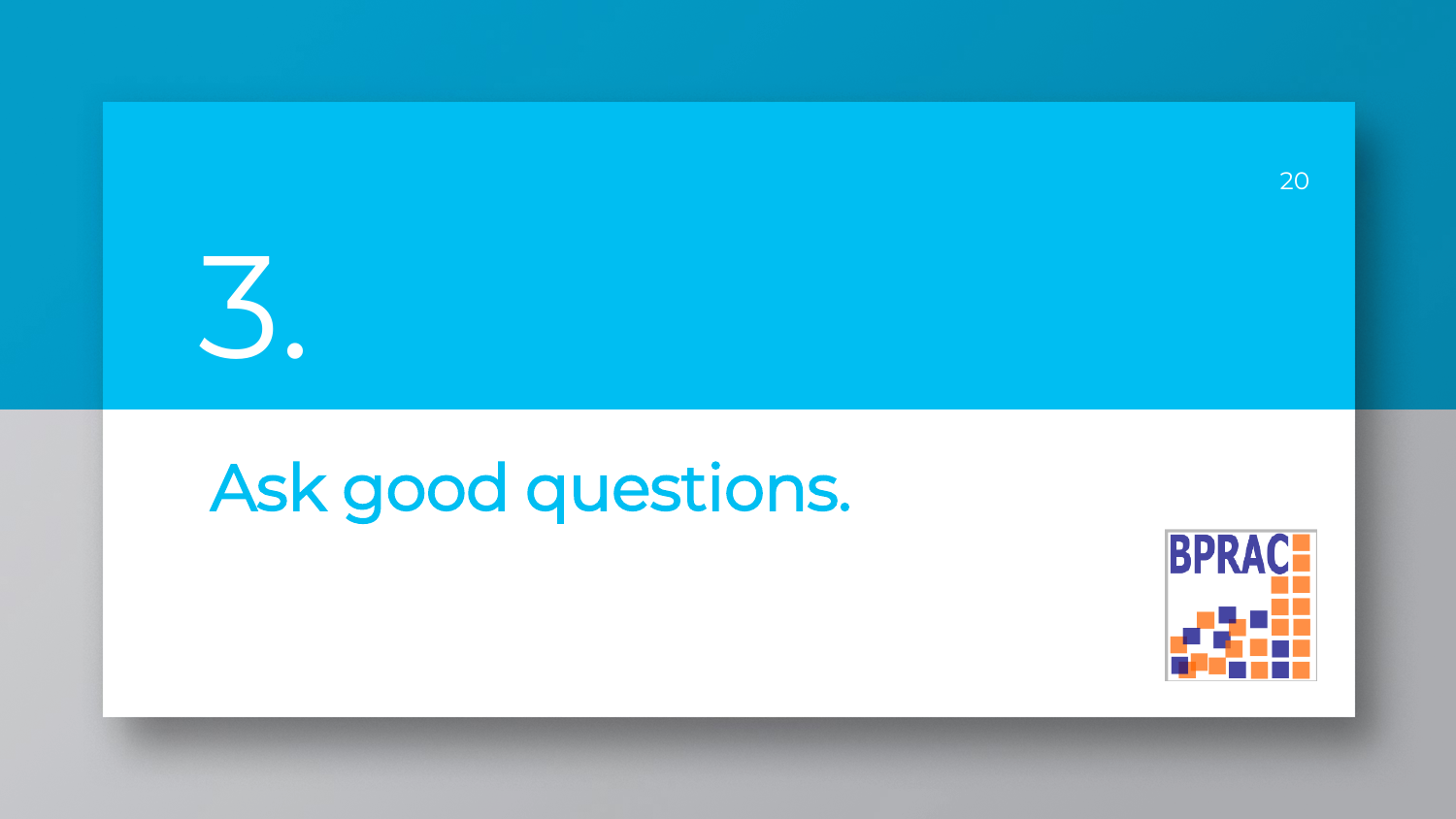*Talk less and ask more. Your advice is not as good As you think it is.* 

"

- *Michael Stanier, The Coaching Habit (page 59)*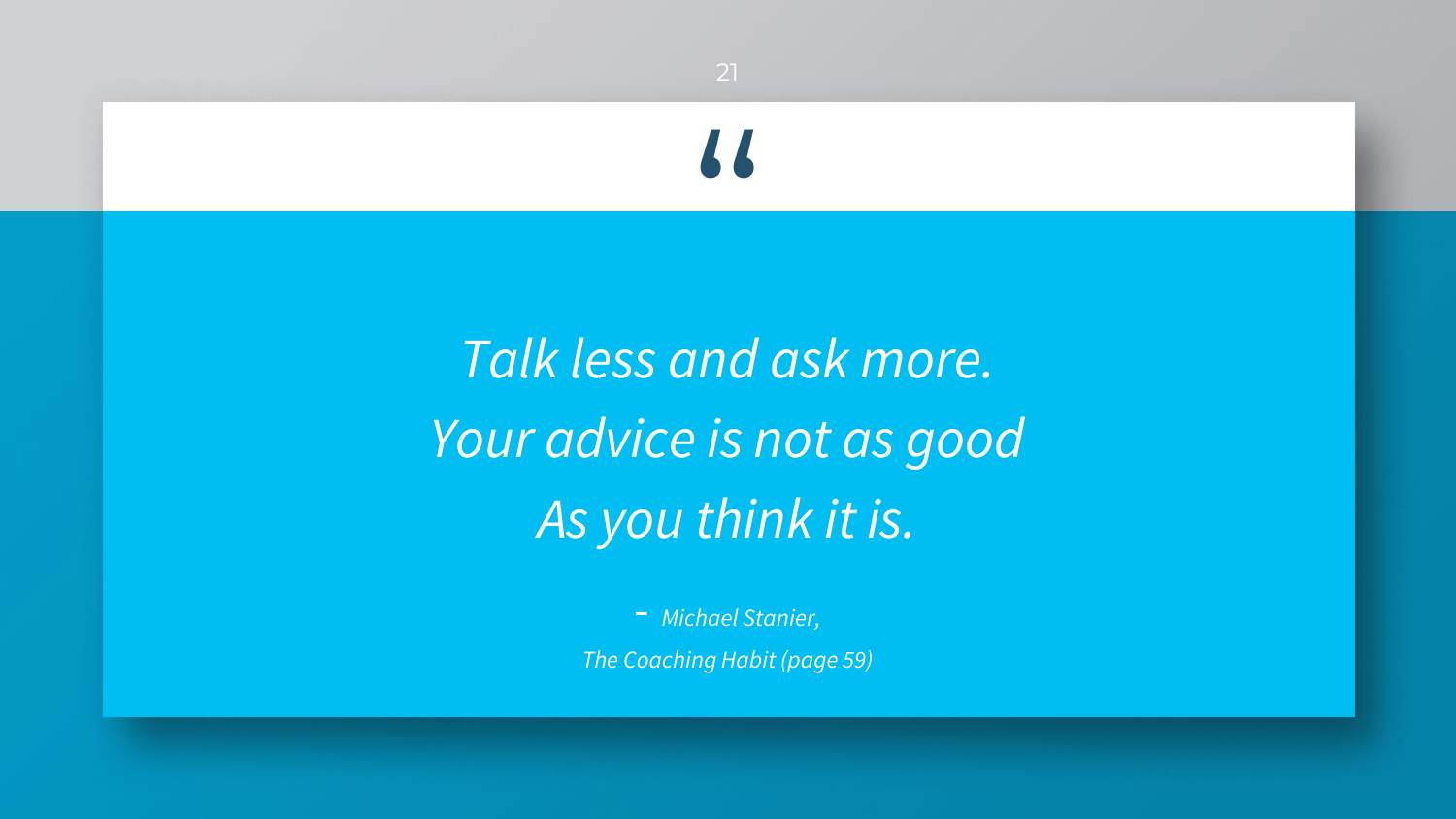Good questions help people give good answers.

Questions are not always easy for your audience or meeting participants to answer. Sometimes participants are nervous, sometimes they are concerned about getting in right, and sometimes they simply do not know the answer.

Good facilitators make coming up with the answer easy by asking the question in a way that draws an image for each participant.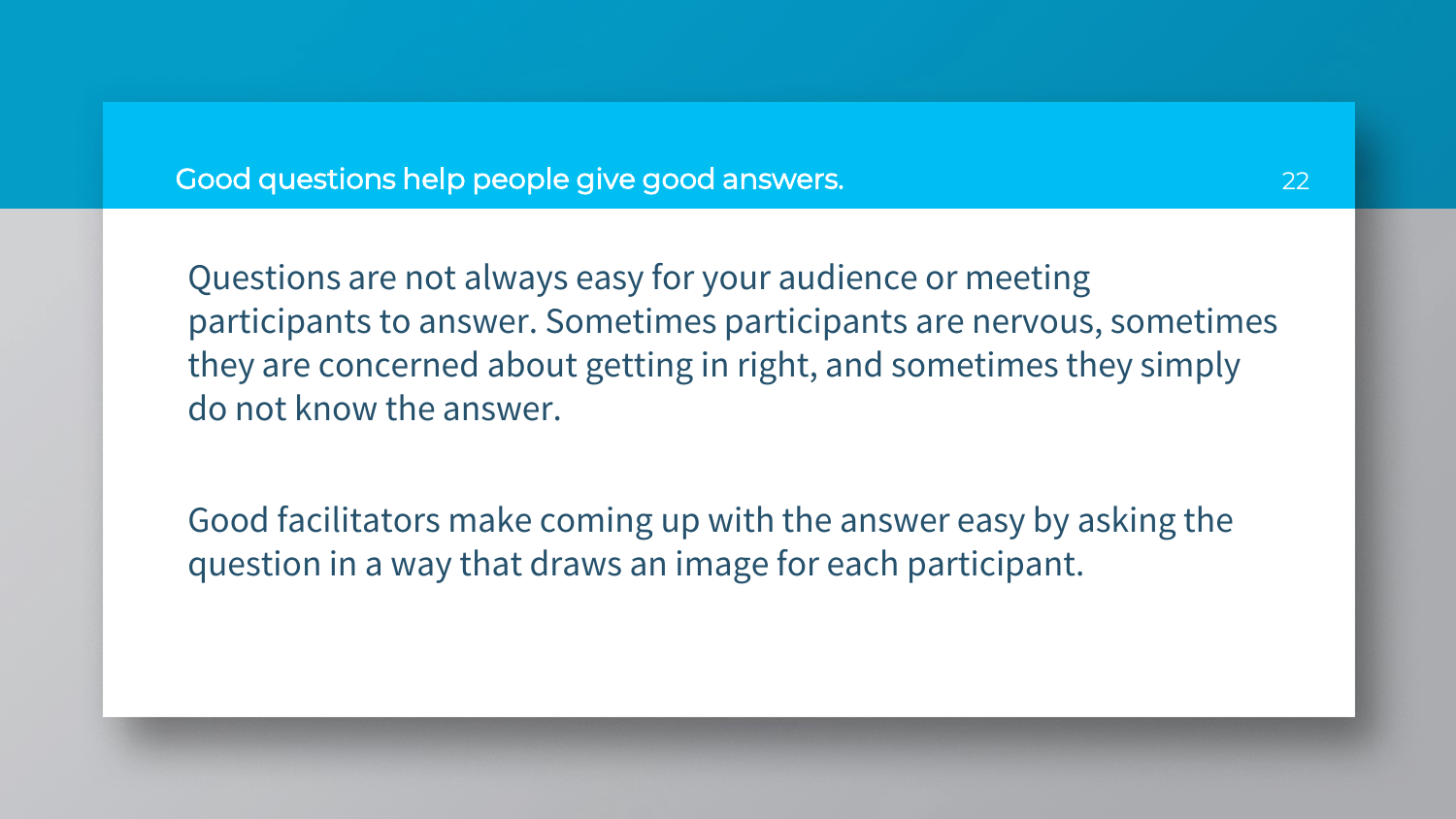Small Group Activity

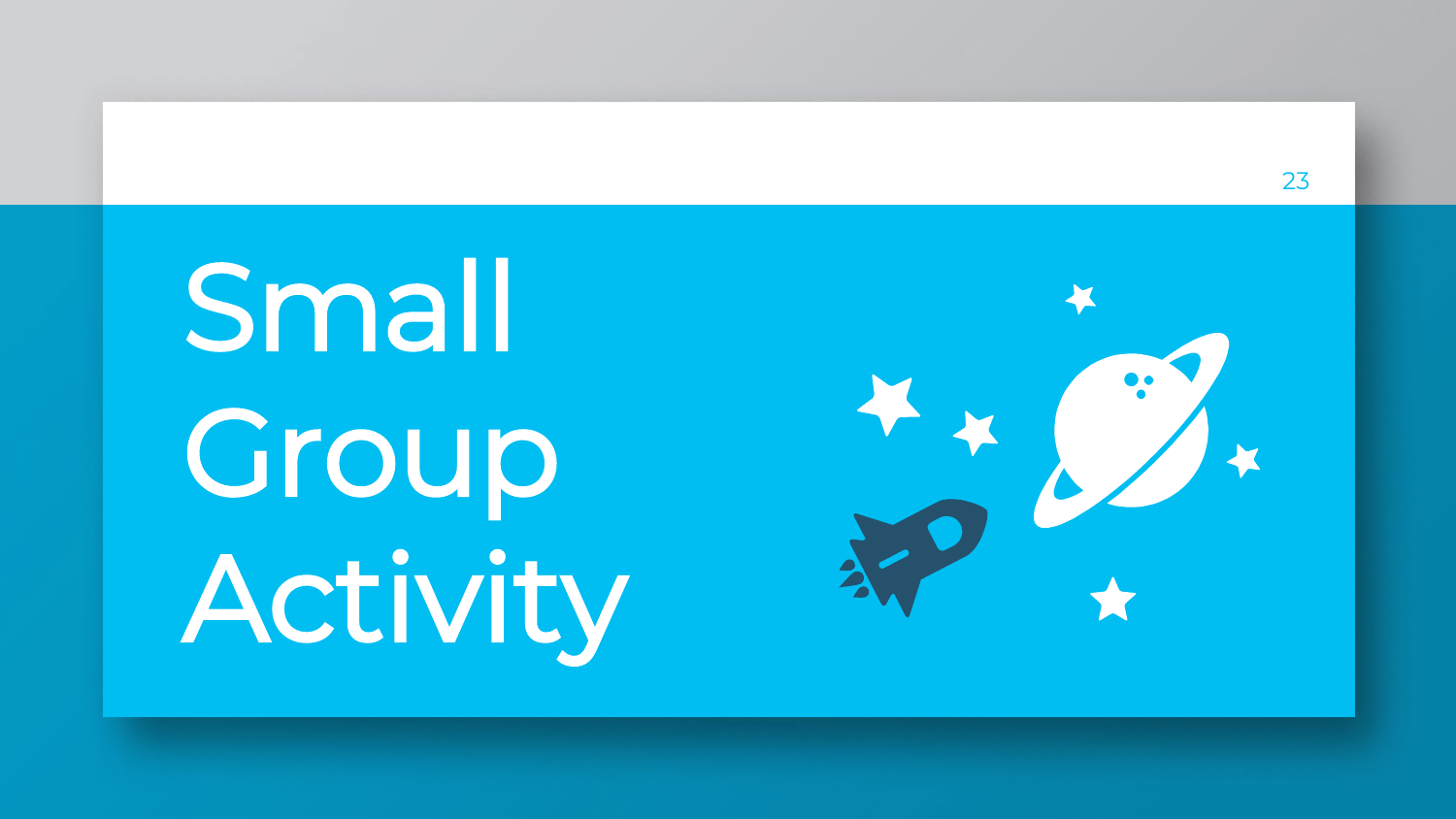#### Ask good questions: TOOLS and ACTIVITIES

# **Build an an image-generating question**

- 1. Start with an image-generating phrase: Imagine, Think about, Consider, If…
- 2. Extend the image with at least two phrases so that they can see the answer: what was in front of you, how did you feel, who participated in…
- 3. Ask the direct "you" question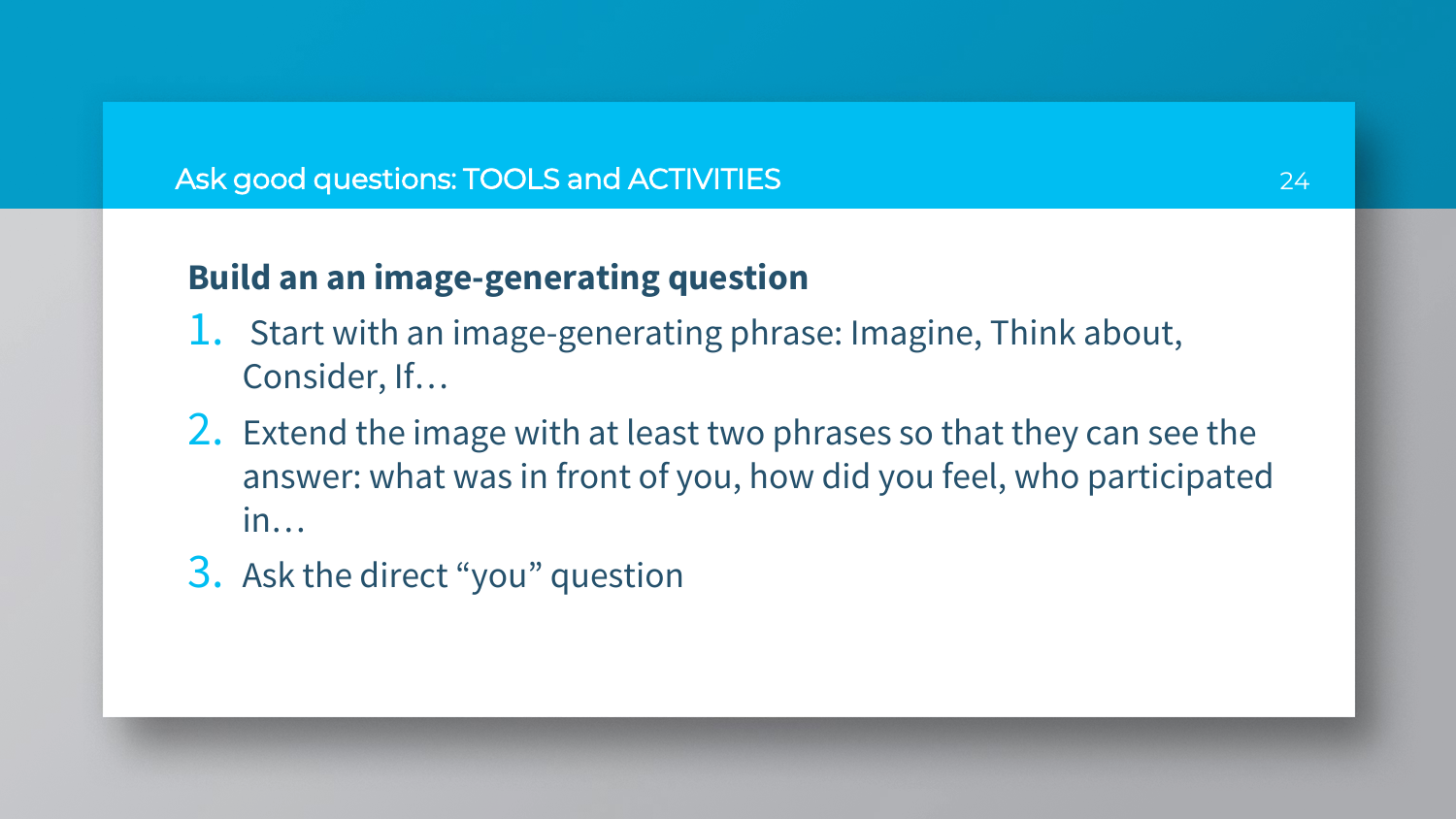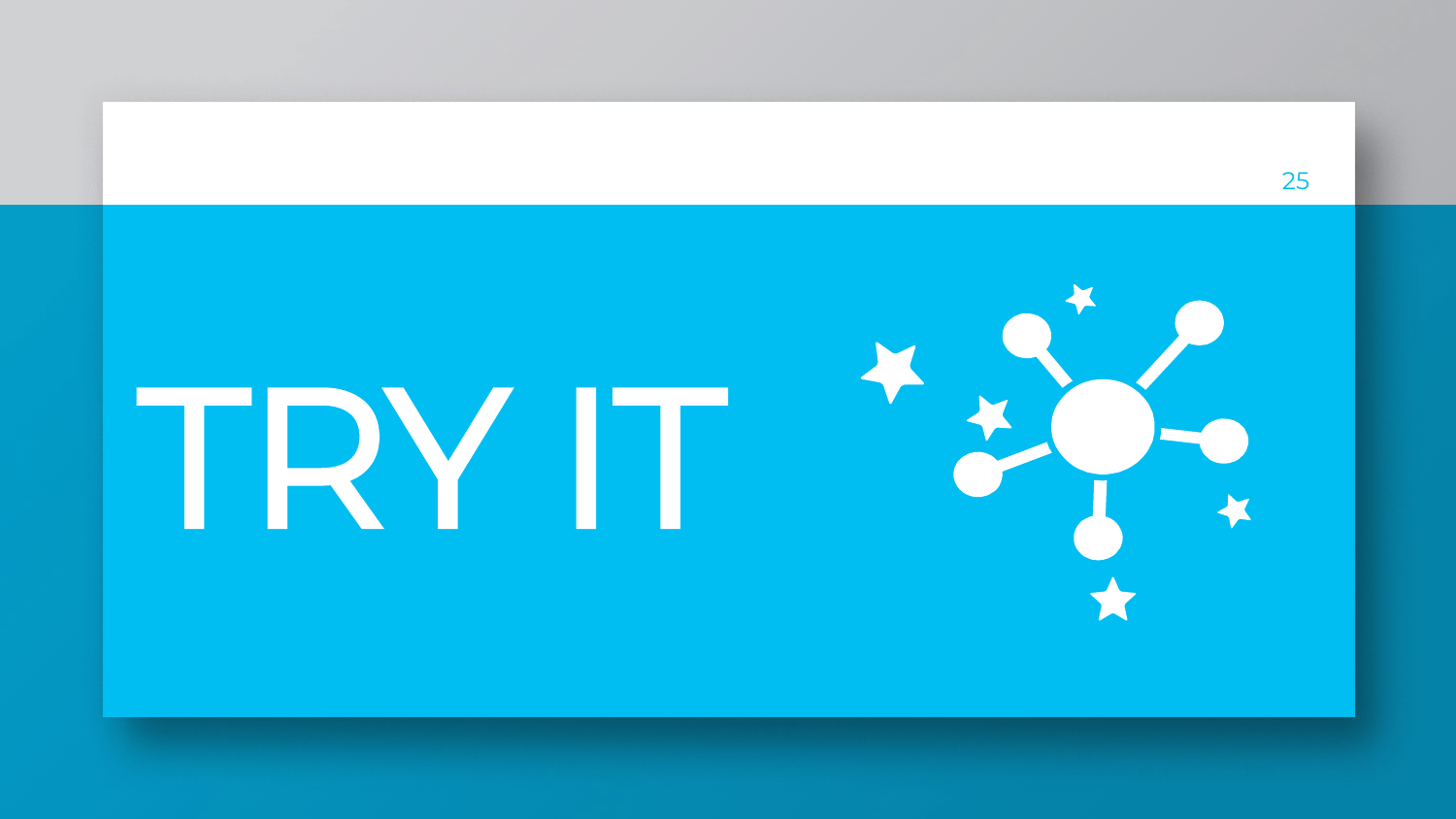#### Ask good questions: TOOLS and ACTIVITIES

# **Build an an image-generating question**

- 1. Start with an image-generating phrase: Imagine, Think about, Consider, If…
- 2. Extend the image with at least two phrases so that they can see the answer: what was in front of you, how did you feel, who participated in…
- 3. Ask the direct "you" question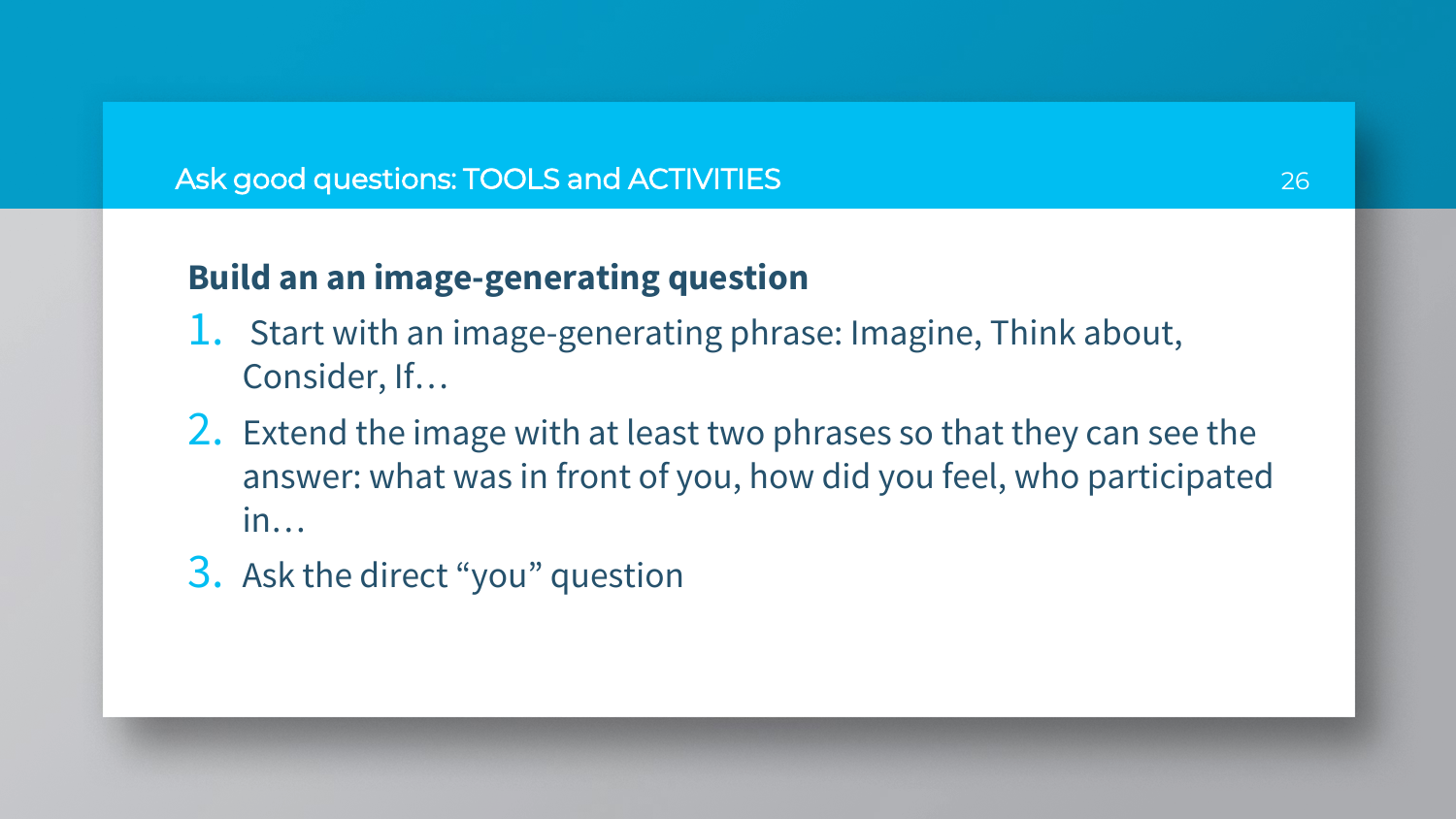#### Ask good questions: RESOURCES

## **Pro Tip**

Plan your questions ahead of time. Otherwise, you will default to an image -blocking question.

Ask an image -building question for every line in your agenda.

**The Coaching<br>Habit Say** Less, Ask More & Change the **Way You Lead** Forever **BESTBELLING AUTHOR OF DO HORE CREAT WOR**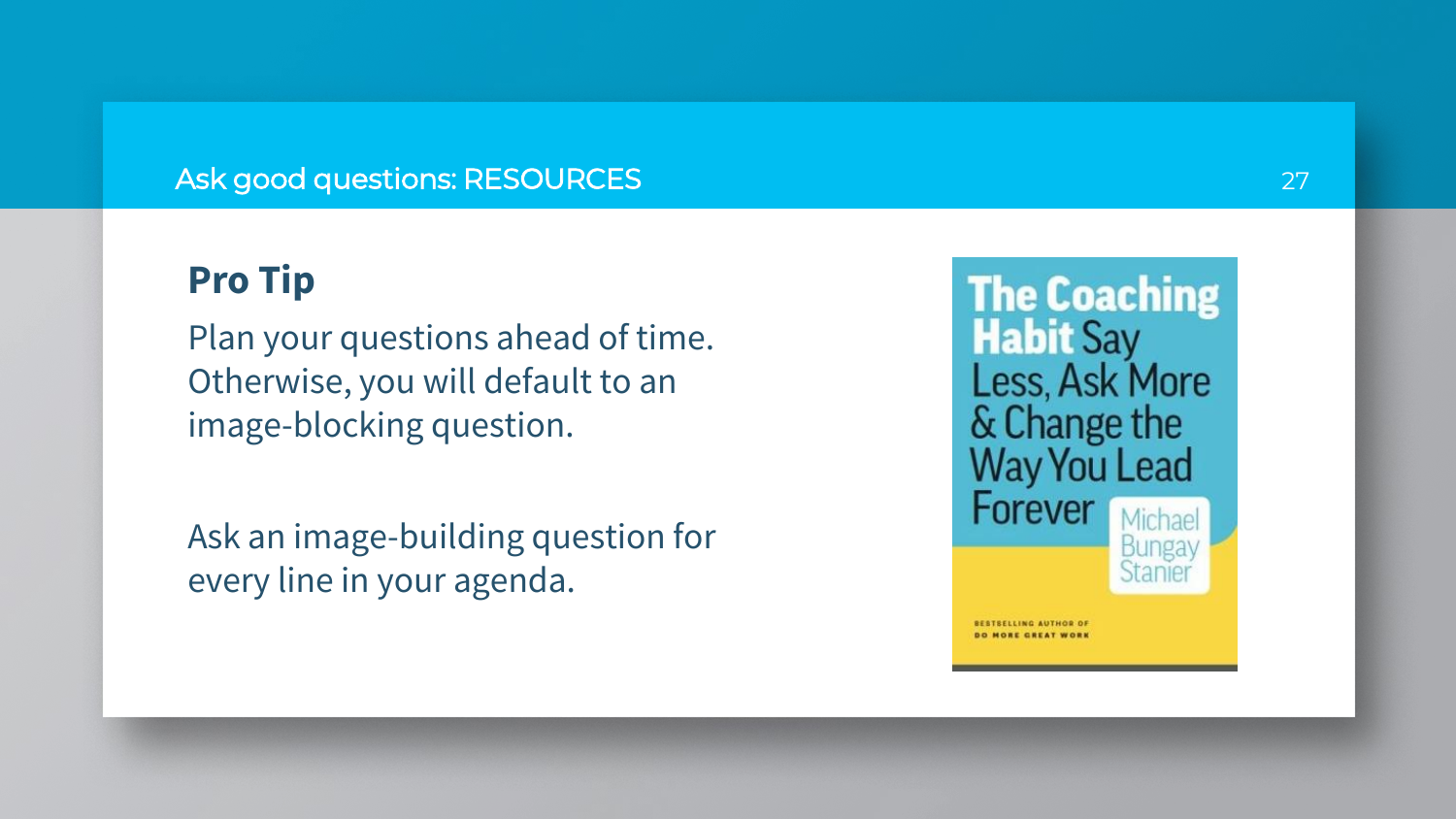

# Use tools to help build agreement and accountability. BPRAC



28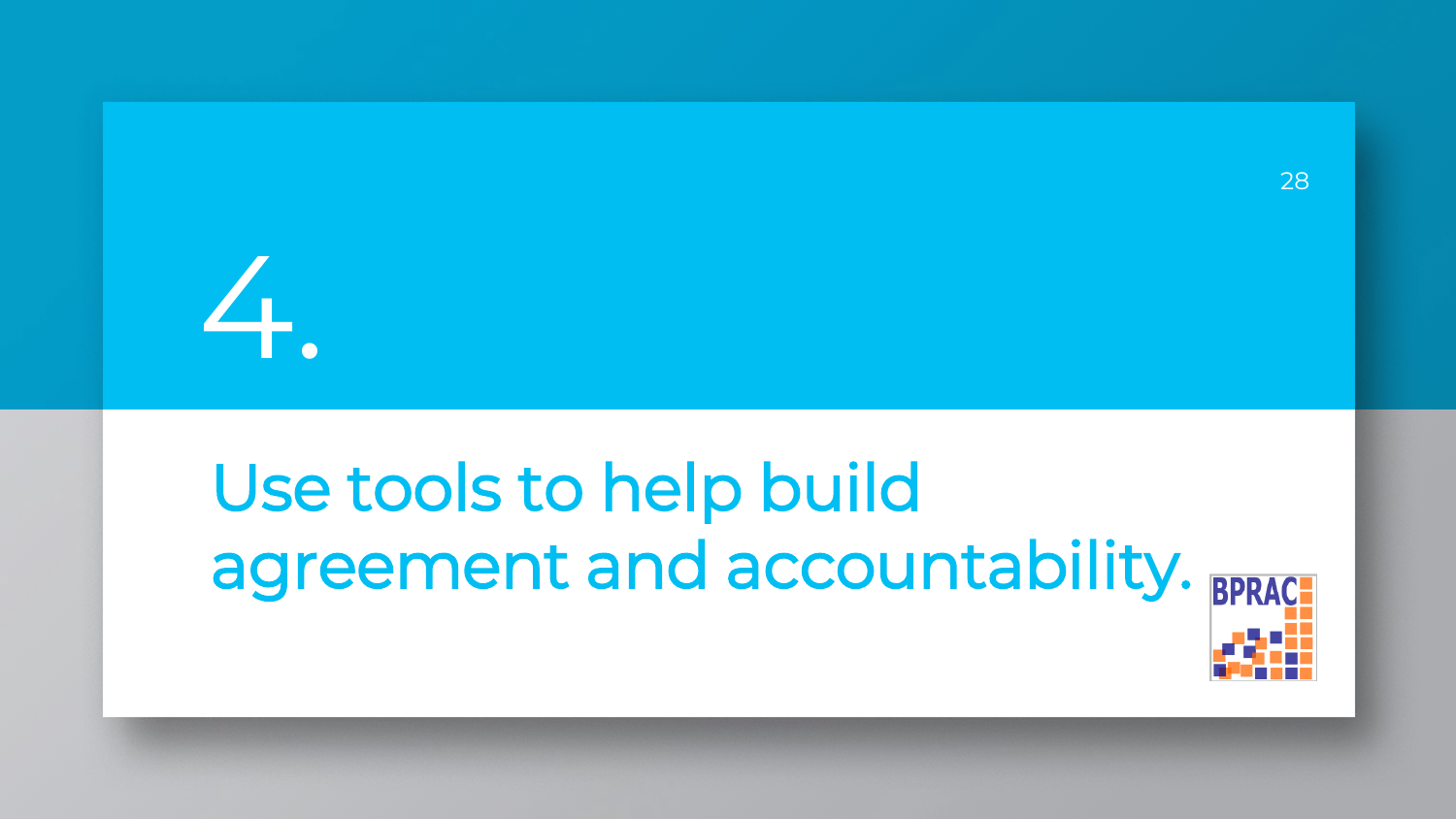#### Use tools to help you build agreement and accountability

- » The goal is to make decisions that the group is **supportive of**, and to which each individual in the group can be **held accountable**.
- » Go beyond expressing support in terms of "yes" or "no".

**Pro Tip:** Use the gradients of agreement in workgroups, to build consensus on a shared purpose, or to develop a policy that all sides support. If you're organization uses Robert's Rules of Order or makes decisions by a majority vote, use the Gradients of Agreement to build the statement first. Then, vote on the agreed on statement.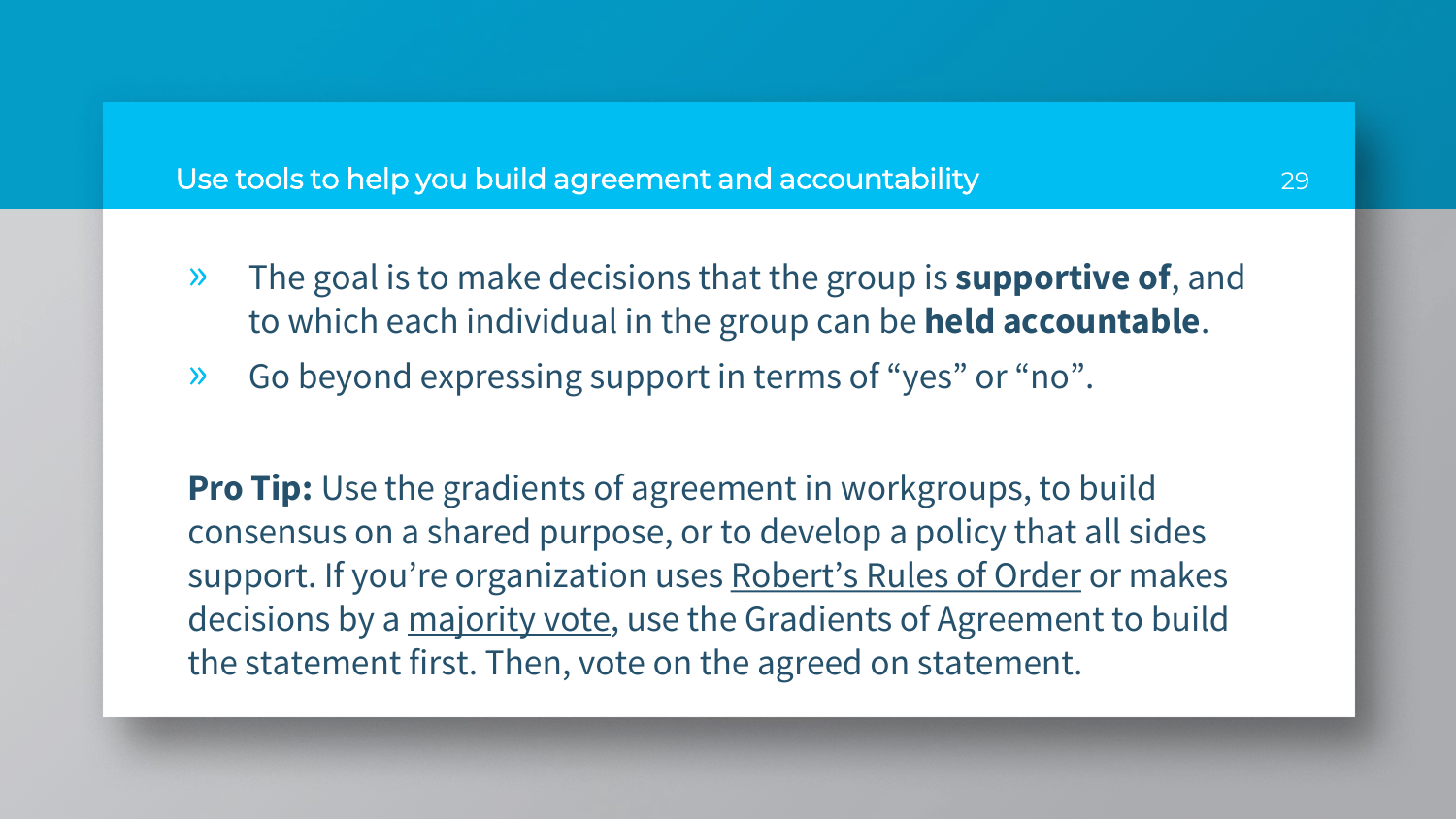### BUILDING CONSENSUS – Gradients of Agreement

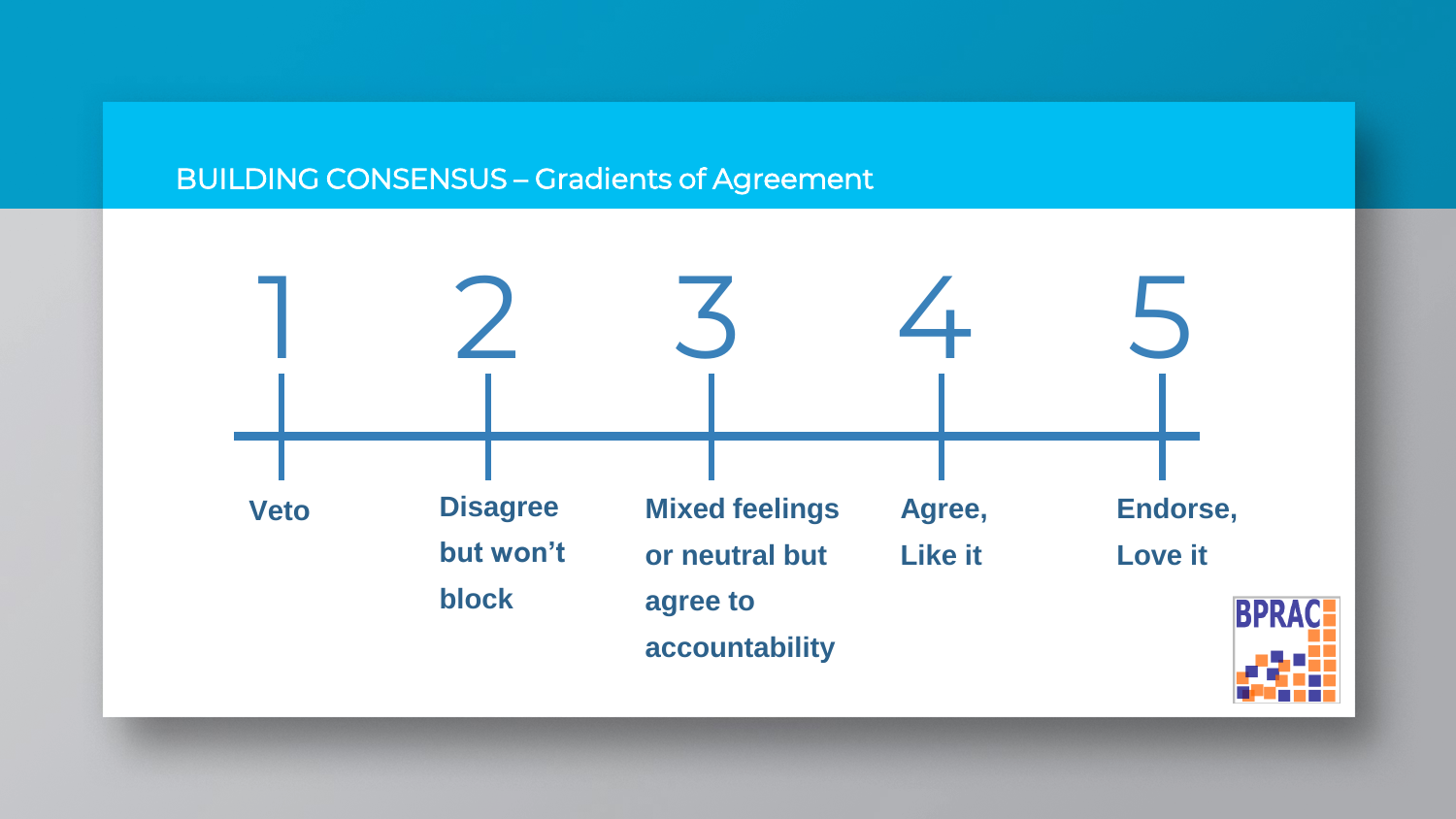# 5.

# Share successes and keep momentum.

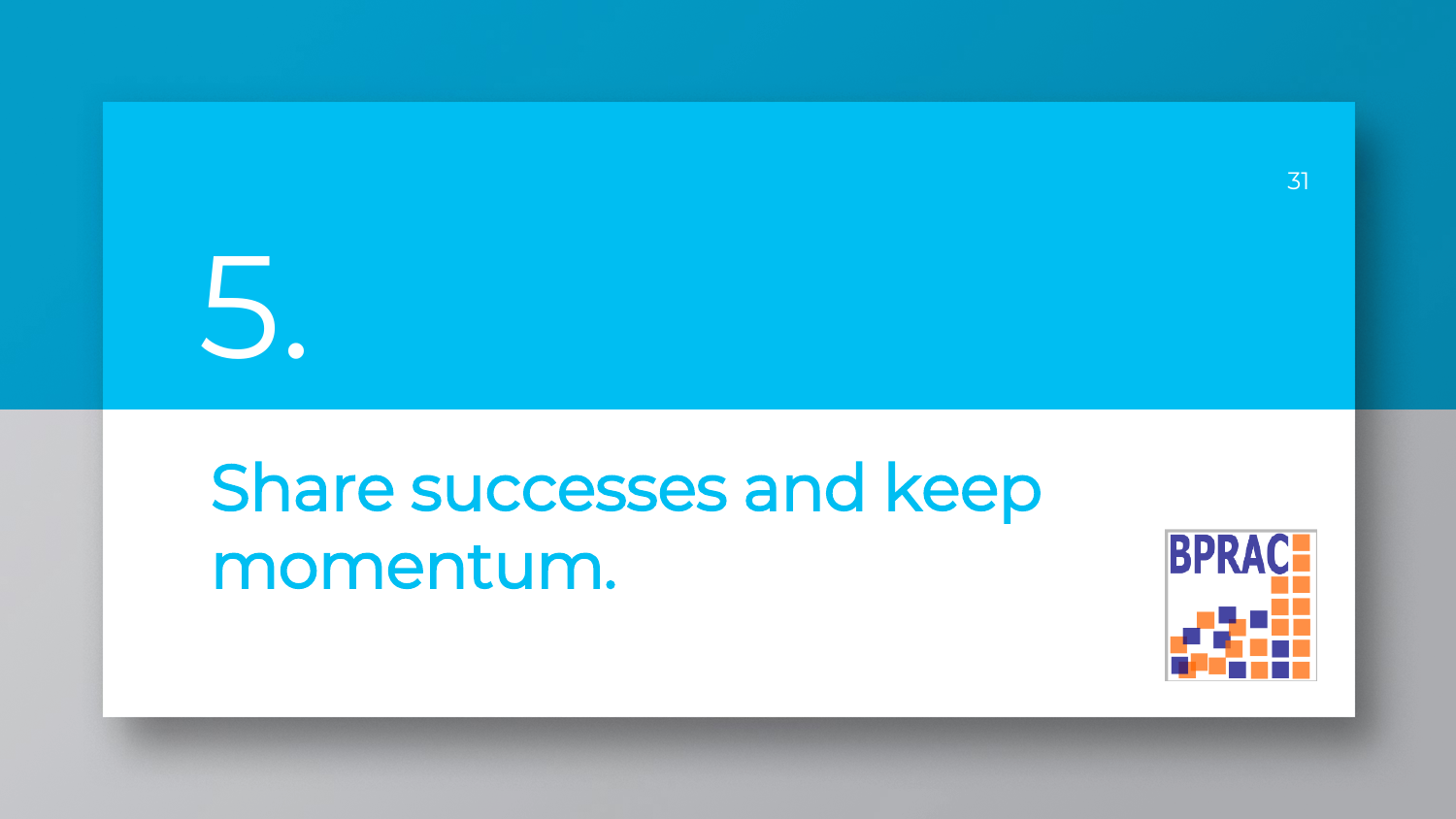# People want to be successful.

And because of you, they were!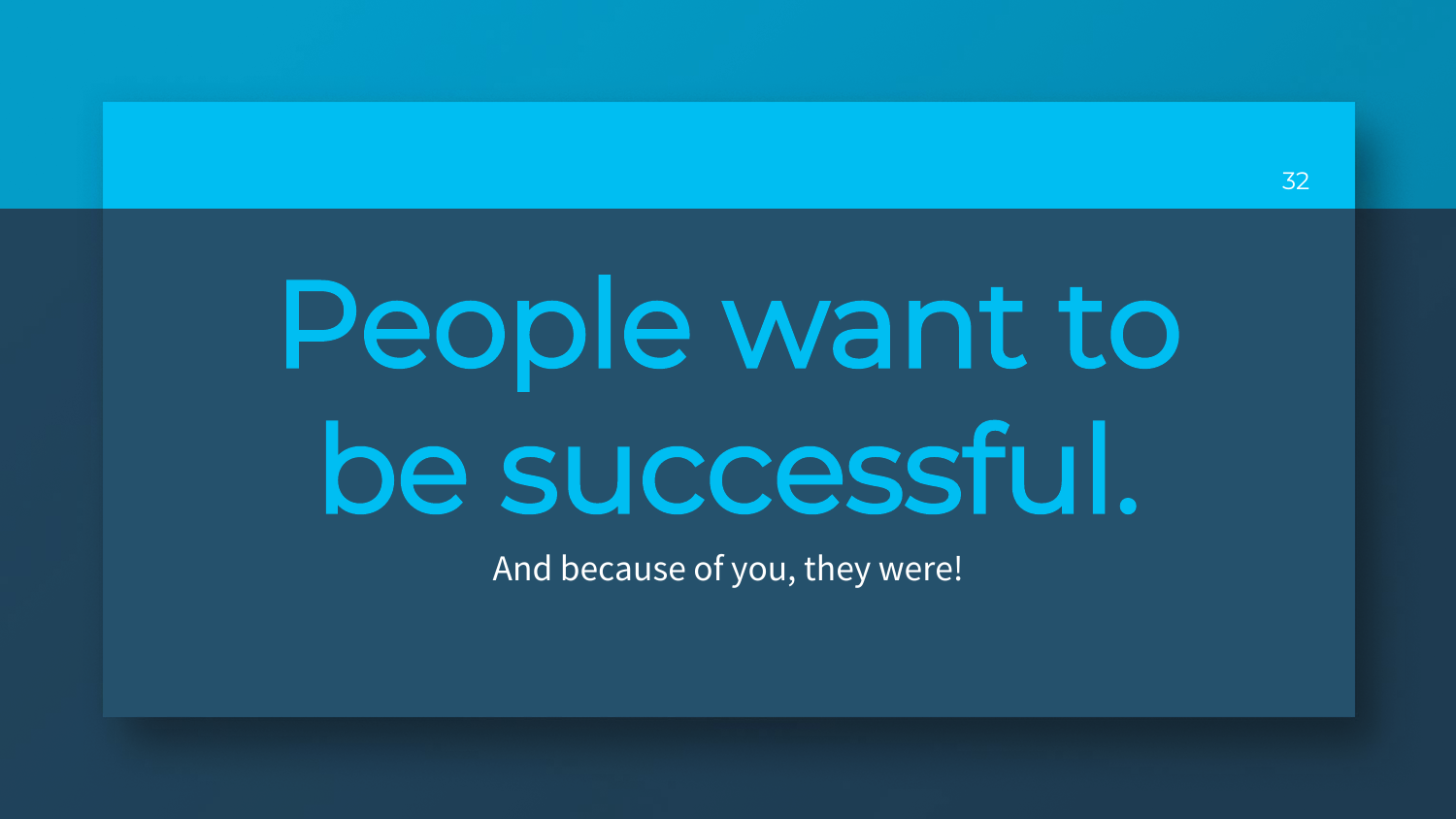

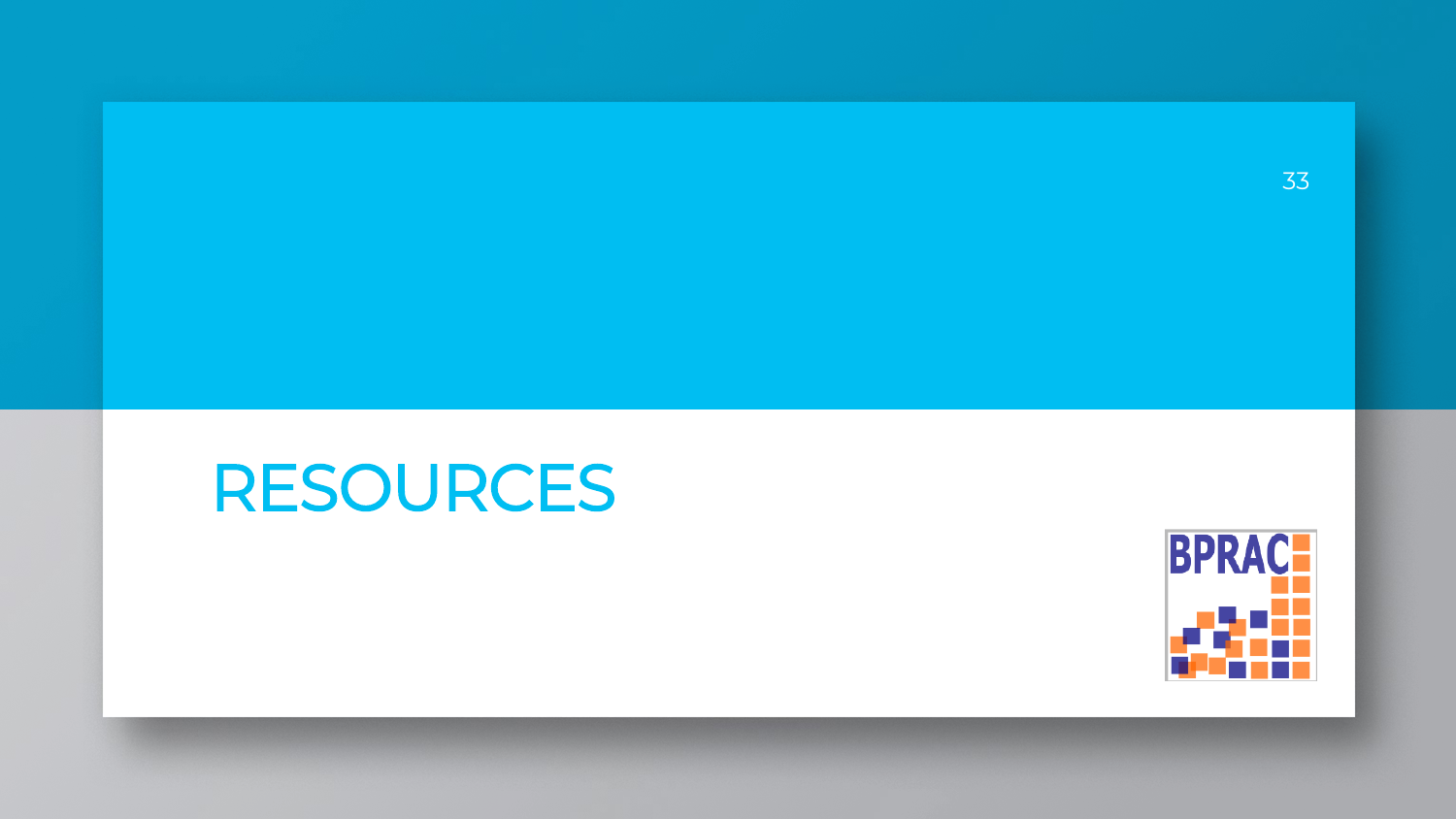#### RESOURCES: TOOLS AND BOOKS

 $(\blacktriangledown)$ 

**Liberating Structures The Coaching Habit**

Is a way to approach and design how people work together. It provides a menu of 33 activities for facilitators to use in meetings: [www.liberatingstructures.com](http://www.liberatingstructures.com/)

Is a book that challenges you to "say less, ask more, and change the way you lead forever". The book is written by Michael Bungay Stanier.

**Gradients of Agreement**  $\blacktriangledown$ 

> Is a tool to help build agreement and accountability among diverse groups of stakeholders. The tool can be printed from this PPT.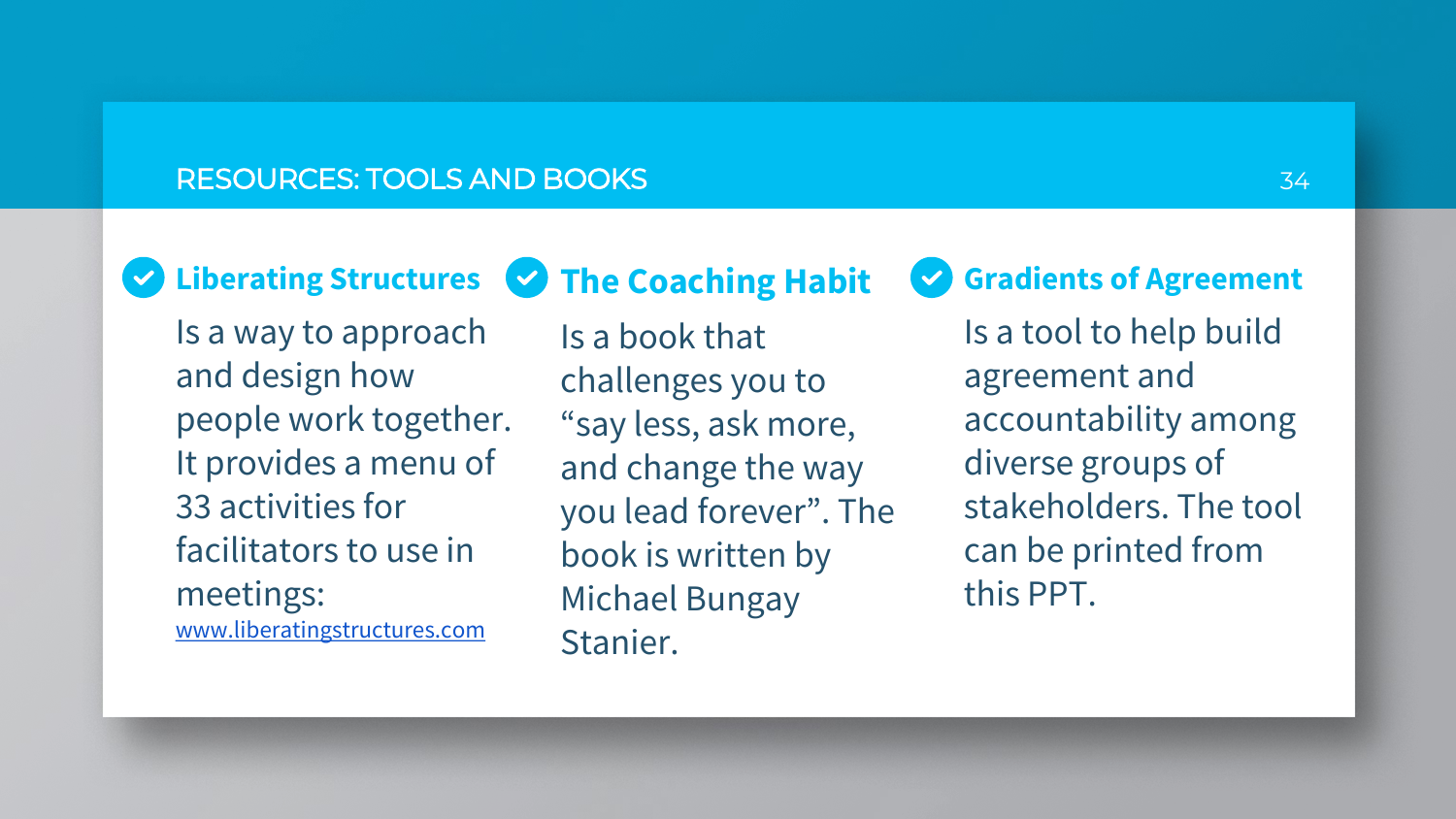#### RESOURCES: TECHNOLOGY

# **PollEverywhere**

Is an interactive way to gather live responses. Word clouds, multiple choice and openended question options are available: [www.polleverywhere.com](http://www.polleverywhere.com/)

# **SlidesCarnival**

Has tons of userfriendly, free PPT and Google Slides templates complete with graphics and icons.

[www.slidescarnival.com/cat](http://www.slidescarnival.com/category/free-templates) egory/free-templates

### **Zoom**

Is a user-friendly, interactive, virtual meeting space. It allows for full-group discussions, breakout rooms, and document sharing.

[www.zoom.com](http://www.zoom.com/)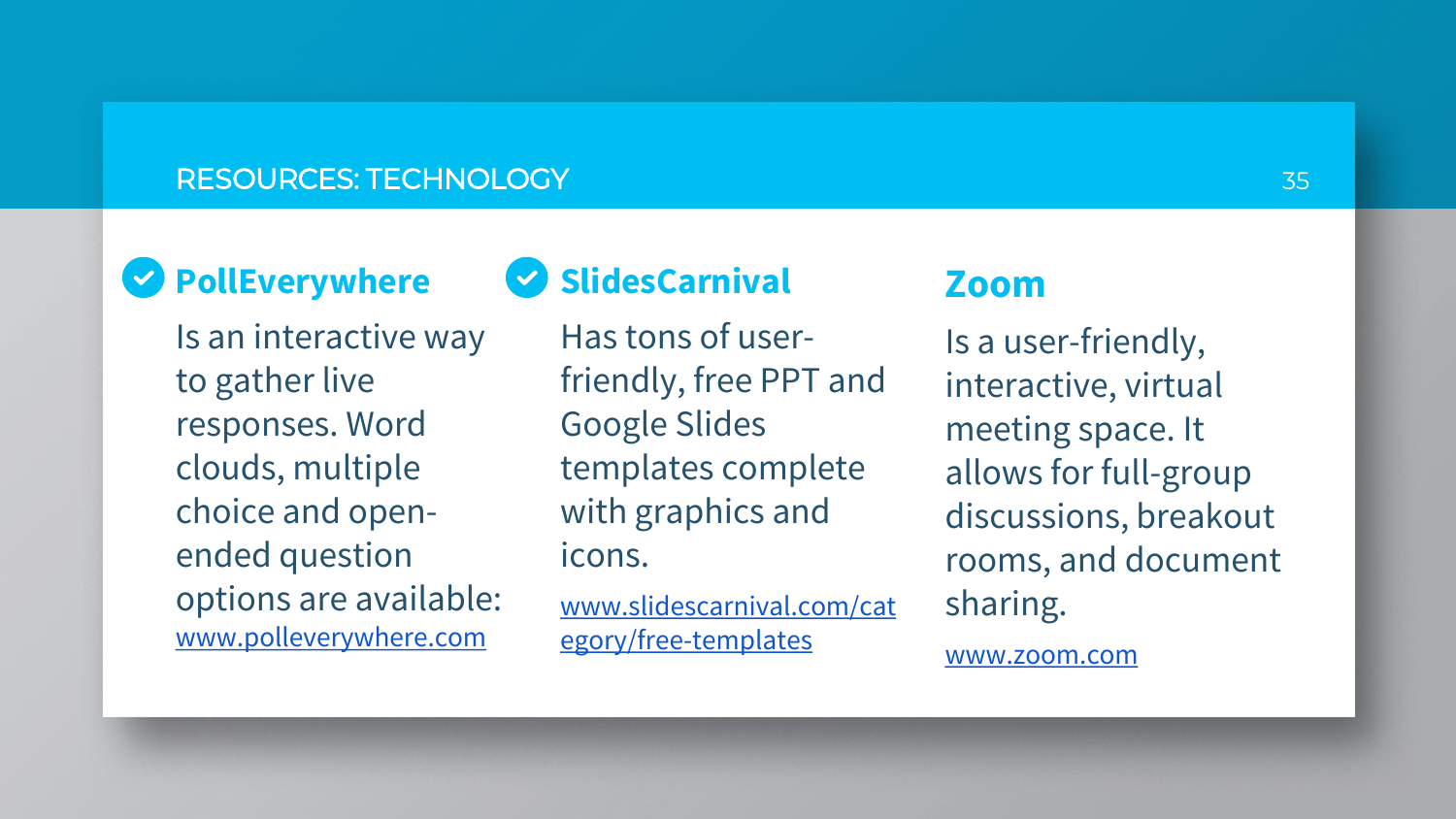To receive a copy of this PPT and the reference materials: **Text:** your email address

**To:** 37607

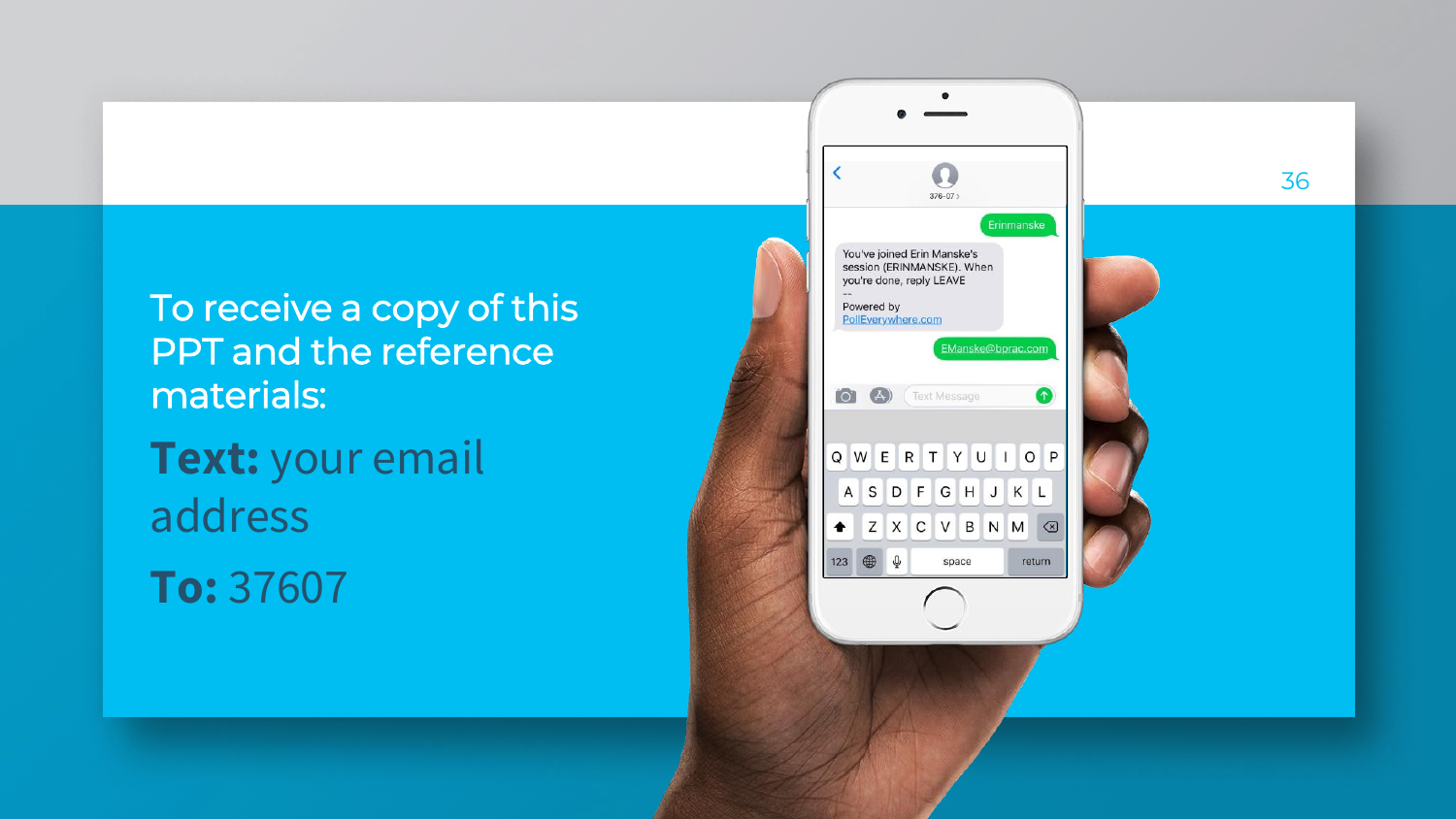#### Were we successful?

## **Purpose of this session was…**

To learn about 5 keys of good facilitation.

### **Were we successful?**

- 1. Can you identify 5 keys of good facilitation?
- 2. Have you practiced asking imaginative questions?
- 3. Do you understand one way to build agreement and accountability?
- 4. Are you leaving with a list of resources?